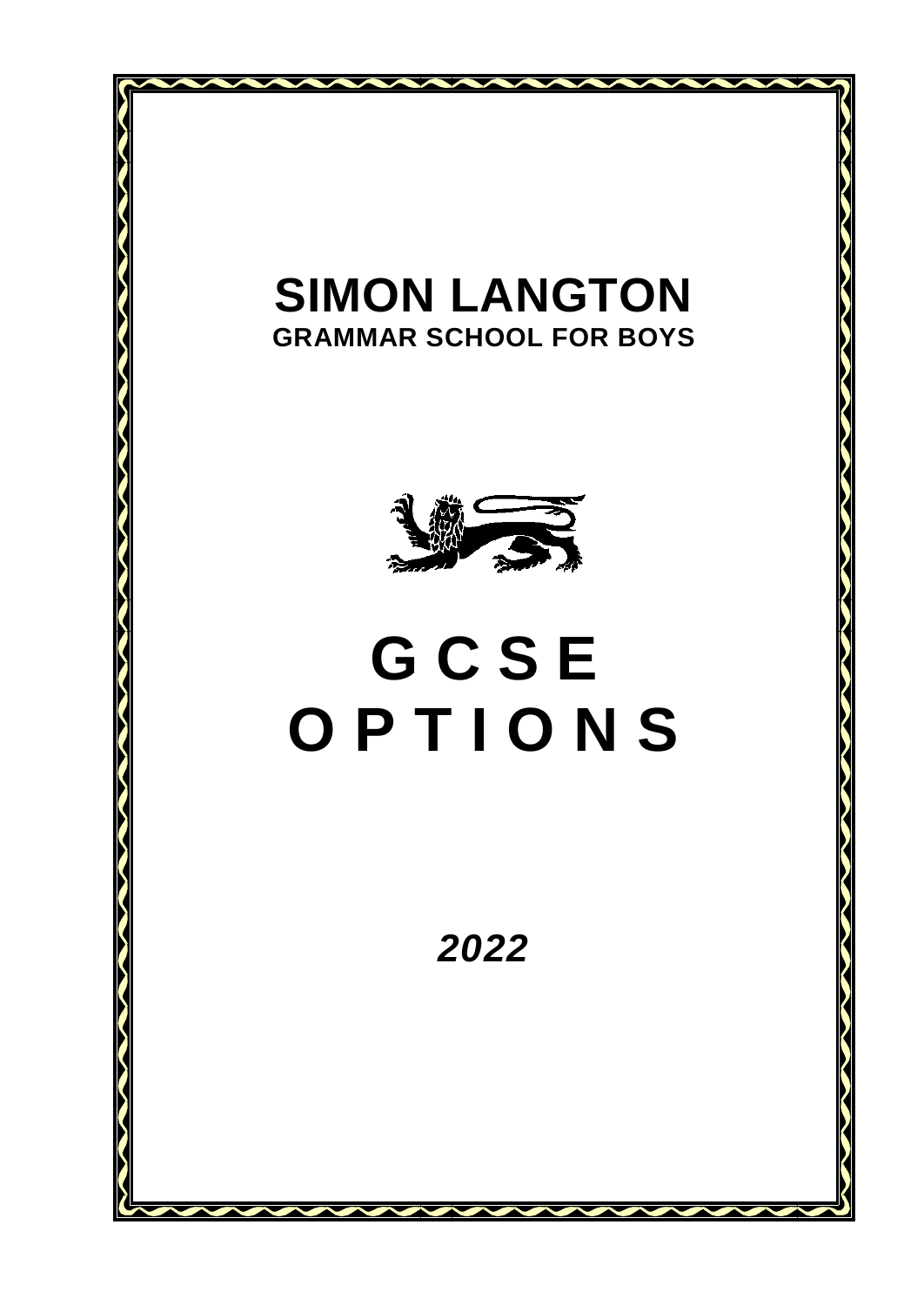# **CONTENTS**

| <b>OPTIONS</b>                            | $\overline{2}$ |
|-------------------------------------------|----------------|
| <b>INTRODUCTION</b>                       | 3              |
| <b>GCSEs AND THE FUTURE</b>               | 6              |
| ENGLISH LANGUAGE AND ENGLISH LITERATURE   | $\overline{7}$ |
| <b>MATHEMATICS</b>                        | 8              |
| <b>SCIENCE</b>                            | 9              |
| <b>HISTORY OF IDEAS</b>                   | 10             |
| <b>CITIZENSHIP AND PSHEE</b>              | 11             |
| <b>ART</b>                                | 12             |
| <b>BUSINESS</b>                           | 13             |
| <b>COMPUTER SCIENCE</b>                   | 15             |
| <b>DESIGN AND TECHNOLOGY</b>              | 16             |
| <b>DRAMA</b>                              | 17             |
| <b>GEOGRAPHY</b>                          | 19             |
| <b>HISTORY</b>                            | 21             |
| <b>MODERN FOREIGN LANGUAGES</b>           | 23             |
| <b>MUSIC</b>                              | 25             |
| ANCIENT HISTORY (extra-curricular option) | 26             |
| <b>GCSE OPTIONS FORM 2022</b>             | 27             |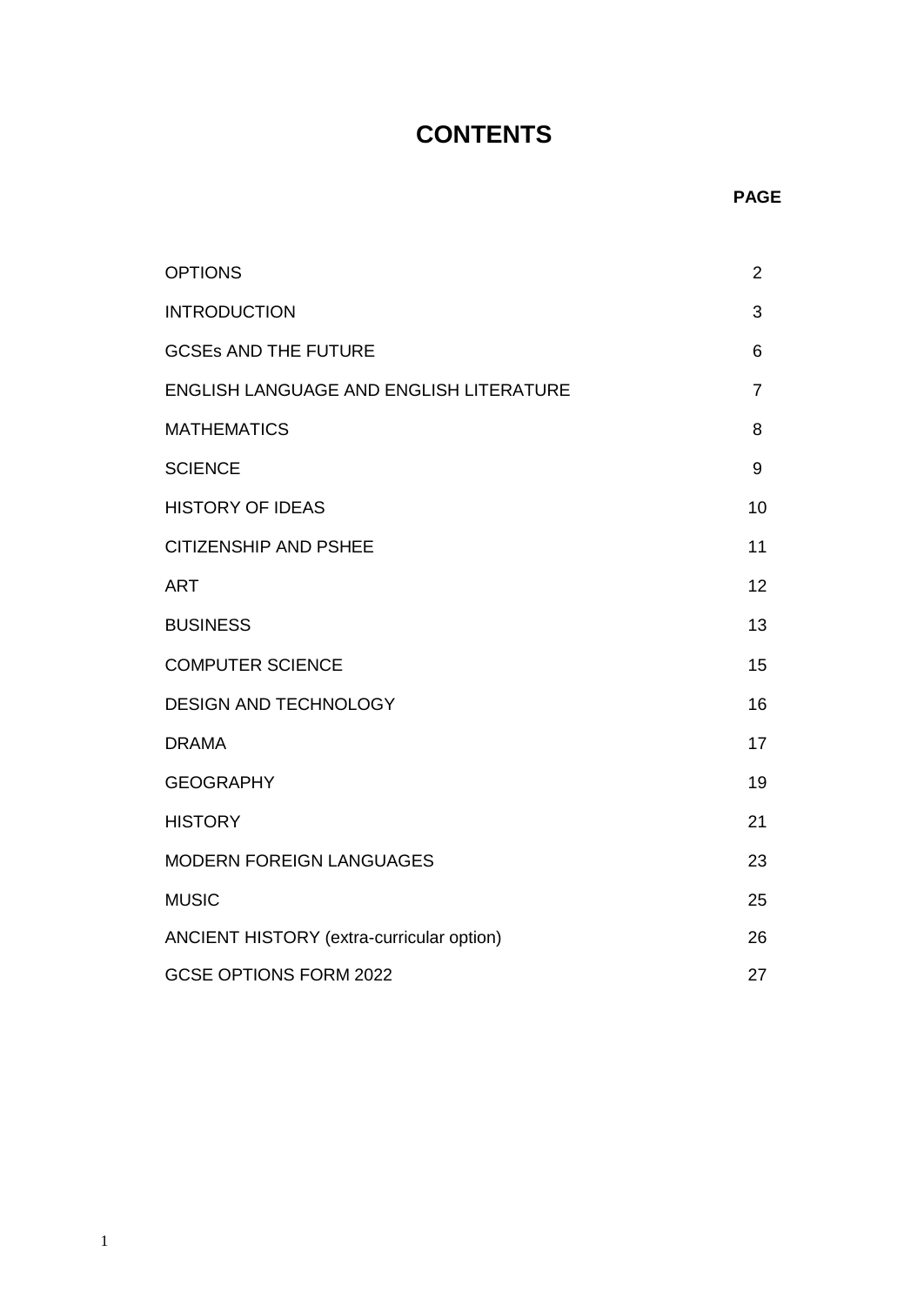# **GCSE OPTIONS**

The purpose of this booklet is to outline our Key Stage 4 curriculum and to explain the options that you have open to you for some of your GCSE subjects.

The first part of the booklet gives an overview of the curriculum you will follow for the next two years and general guidance on making option choices. The rest of the booklet contains some information about each GCSE subject, to give you an idea of the type of course you will be taking. By necessity, this information is brief and any further questions concerning the courses should be directed towards your current teacher, or the Subject Leader named under each subject. More general enquiries should be made to your Coach or your Head of Year. For information, the examination details are also noted.

There is an options form at the back of this booklet which must be returned to your Form Tutor by **Monday 28th March***.* Any forms handed in after this date will be given a lower priority. Before then, you and your parents/carers will be able to discuss your choices with your individual coach at your consultation meeting. We have also prepared a video for parents and carers that explains the process more fully.

Every effort will be made to ensure that you are able to pursue your choice of subjects but staffing and timetable constraints may mean a small number of students are not able to gain their preferred combination of subjects. This is why we ask for a reserve choice of option subject.

**N.B.** GCSE courses start in Term 6 of Year 9 and continue throughout Years 10 & 11. Students are expected to take all of their subjects through to the GCSE exams in the summer of Year 11.

#### **Key contacts:**

- Director of Studies Mr J Eagle [jeagle@thelangton.kent.sch.uk](mailto:jeagle@thelangton.kent.sch.uk)
- $\bullet$  Head of Year 9 Mrs K Bennett [kbennett@thelangton.kent.sch.uk](mailto:kbennett@thelangton.kent.sch.uk)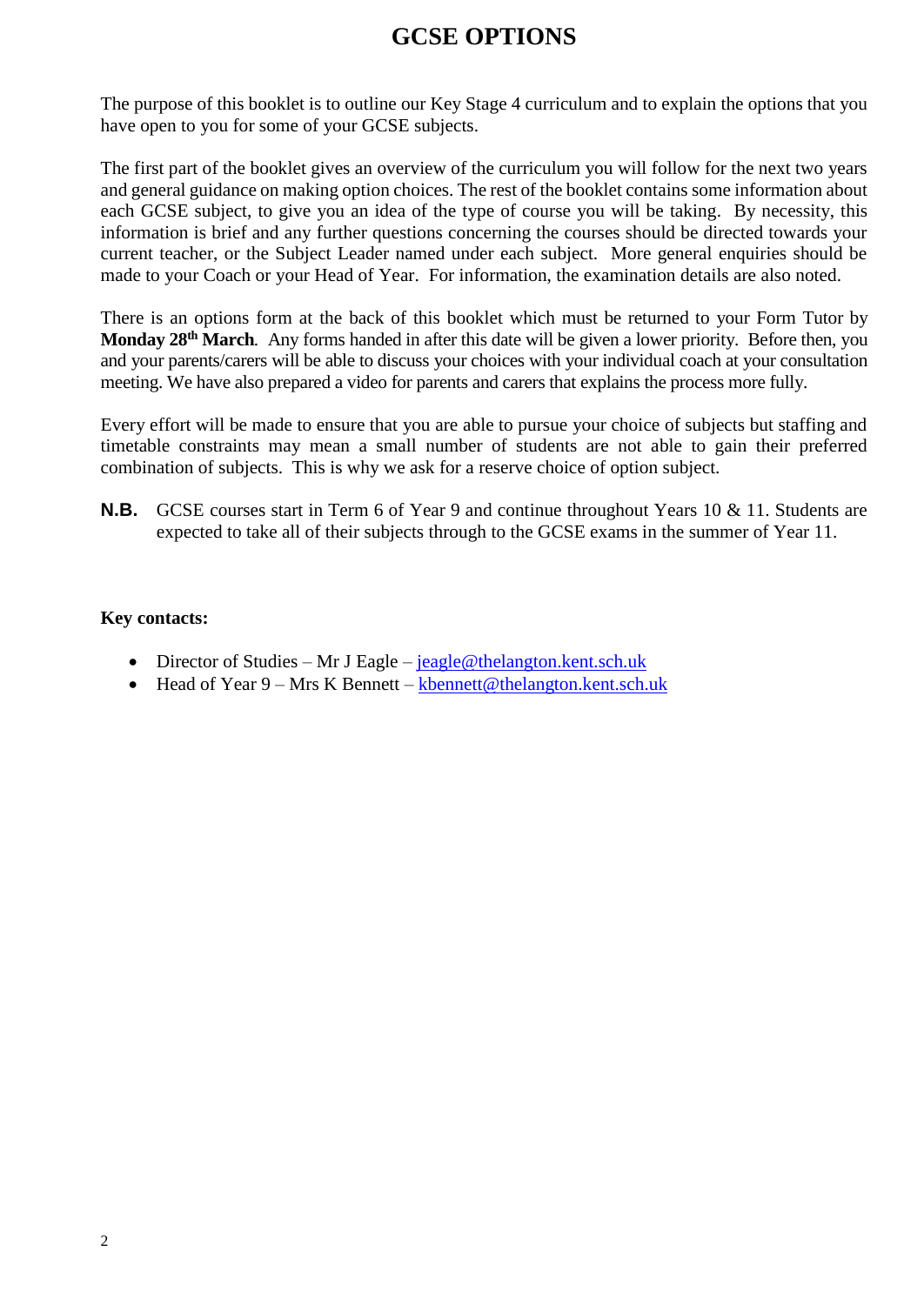# **INTRODUCTION**

At present you are taking 17 different courses. Most of these subjects can lead to a GCSE examination at the end of Year 11, but in practice it is not possible for a student to take all of them. So a choice has to be made as to which subjects you wish to continue studying for the next two years. **This choice is important because you will not be able to change your options after this stage.** It is wise to give some thought what subjects you may wish to follow at A Level and even at university, as some future courses require a GCSE basis (further information about this can be found later in this booklet).

At the Langton, all students follow 9 GCSE courses, some of which are compulsory and some of which are optional, plus an additional 3 courses which do not lead to GCSE examinations but are of great benefit for the physical, personal, and intellectual development of our students.

## **COMPULSORY SUBJECTS**

- **English Language** and **English Literature**. These are taught together, and in sets, although all students take the same examinations at the end of the course.
- **Mathematics**. This has been taught in sets since Year 8, with students able to move between sets at the end of each year. In addition to the GCSE, the top sets cover some sixth form mathematics. This is to broaden their mathematical experience and knowledge. For some careers and university courses, A Level Mathematics is a pre-requisite.
- **Science**. All Langton students take 'Triple Science': separate GCSEs in Biology, Chemistry, and Physics, with three separate specialist teachers.

*(The sets in each of these subjects will be determined by the Year 9 examinations results together with your Year 9 teacher's knowledge of your ability.)*

- **Physical Education and Games**
- **Citizenship**
- **History of Ideas**

## **OPTION SUBJECTS**

**The remainder of your timetable is made up of three option subjects**. Students should make a careful choice of which subjects they are most suited to and which will help their future educational plans.

- a) **Creative Subjects: Art, Design, Drama** and **Music** all offer a creative arts education and lessons are characterised by a split between practical and theoretical study. Each GCSE is a foundation for the arts courses offered in the Sixth Form. However, as creativity is such an important skill for future careers we encourage all students to consider taking one of these subjects.
- b) We expect grammar school students to take a **Modern Foreign Language.** This will be one of the languages (**French, German, Spanish, or Mandarin**) that has been studied since Year 7. Some students take two foreign languages to GCSE and beyond.
- c) **Geography and History** are humanities subjects. Each can form a basis for studying A level and is also good preparation for studying other humanities A levels such as Politics or Philosophy.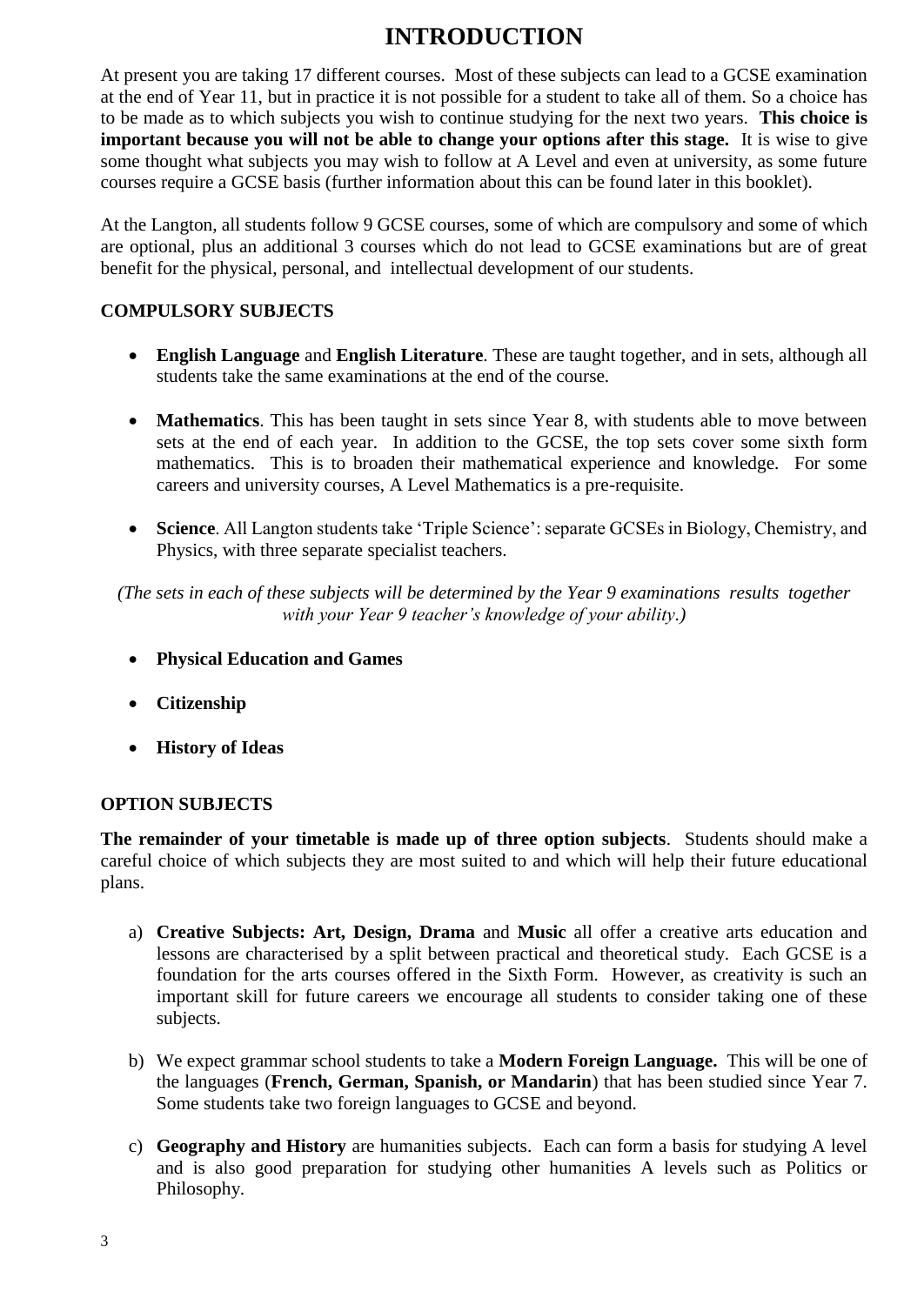- d) All students will complete their computing course in Year 9. This will give them a solid foundation for using computers in other subjects and in future workplaces. We offer a **GCSE course in Computer Science** for a small number of students who wish to specialise in this area.
- e) **Business** is a new subject for students. This can be taken as one of the three option GCSEs.

The standard options giving a broad curriculum would be

|     | <b>OPTION 1</b>                   | <b>OPTION 2</b>                       | <b>OPTION 3</b>                        |
|-----|-----------------------------------|---------------------------------------|----------------------------------------|
| (A) | <b>CREATIVE</b><br><b>SUBJECT</b> | <b>HISTORY</b> or<br><b>GEOGRAPHY</b> | MFL                                    |
| (B) | HISTORY or<br><b>GEOGRAPHY</b>    | MFL                                   | <b>COMPUTING</b> or<br><b>BUSINESS</b> |

However, for those who wish to specialise, the choices might look like one of the following:

|                   |          | <b>OPTION 1</b> | <b>OPTION 2</b>  | <b>OPTION 3</b>        |
|-------------------|----------|-----------------|------------------|------------------------|
| <b>LANGUAGES</b>  | (C)      | MFL             | MFL              | HISTORY/GEOGRAPHY      |
| <b>HUMANITIES</b> | (D)      | <b>HISTORY</b>  | <b>GEOGRAPHY</b> | MFL.                   |
| <b>TECHNOLOGY</b> | E)       | <b>DESIGN</b>   | <b>COMPUTING</b> | <b>ANOTHER SUBJECT</b> |
| <b>CREATIVE</b>   | $\bf F)$ | <b>CREATIVE</b> | <b>CREATIVE</b>  | <b>ANOTHER SUBJECT</b> |

All option courses lead to a GCSE qualification. All the examinations will taken be in May and June of Year 11.

**Ancient History:** Please note that this subject is now available as an additional option, to be studied on top of the three options outlined above, via extra-curricular lessons. This is equally suitable for students regardless of their three option subjects – it doesn't matter, for instance, if you are taking History as an option or not.

**Timetable summary** (number of hours of lessons per fortnight)

| English (Language and Literature)  |   |
|------------------------------------|---|
| Mathematics                        |   |
| <b>Biology</b>                     | 3 |
| Chemistry                          | 3 |
| Physics                            | 3 |
| Option subject A                   | 6 |
| Option subject B                   | 6 |
| Option subject C                   | 6 |
| History of Ideas & Langton Science | 3 |
| PE & Games                         |   |
| Citizenship                        |   |

**J Eagle Director of Studies**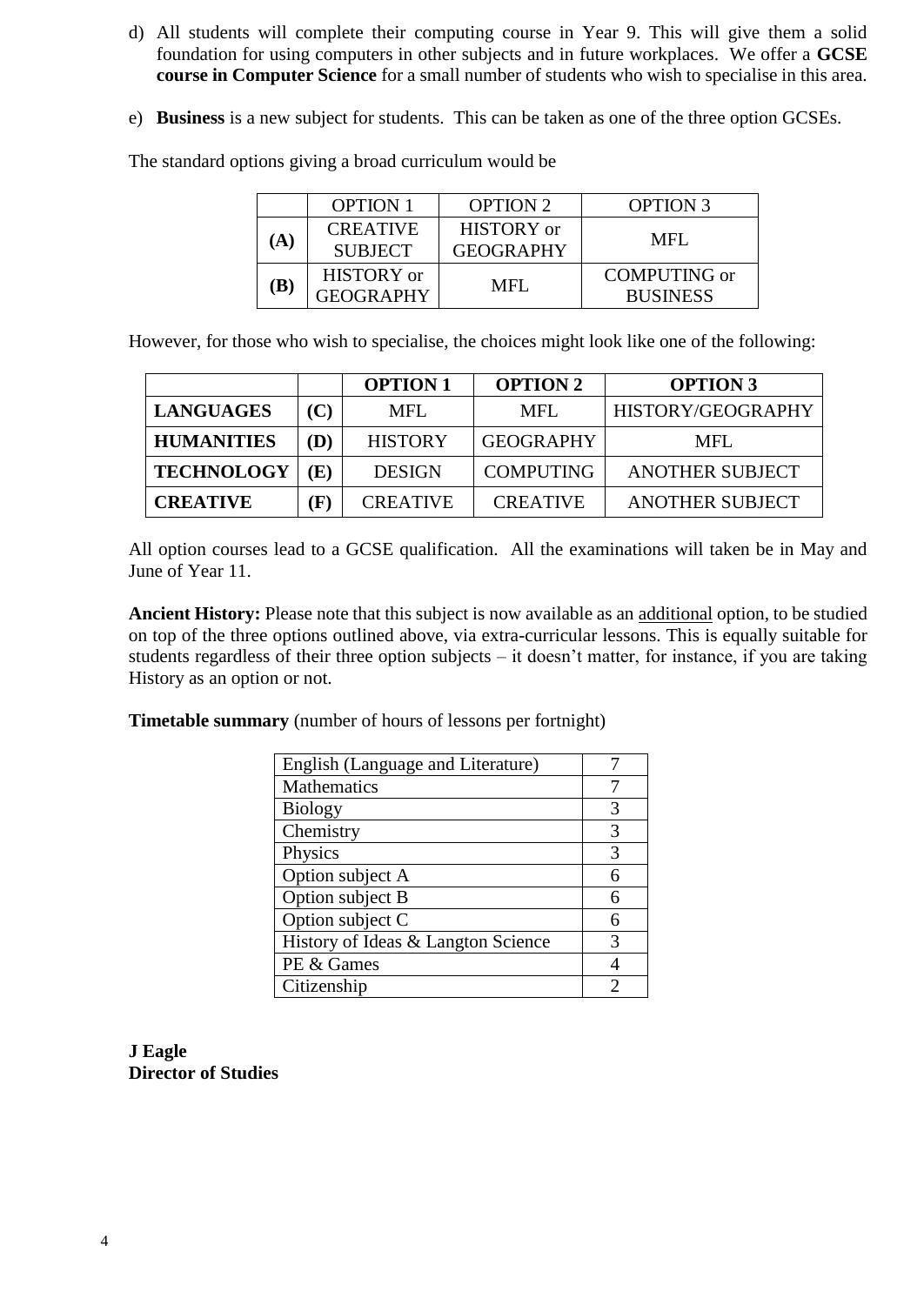#### **9 to 1 GRADING**

You will be studying for the (relatively) new "reformed" GCSE exams, which have been designed to have more challenging content and also a new grading system. You will already be familiar with 9 to 1 grading from the Langton's internal reporting systems. Please note in particular that:

- grade 9 is the top grade and is significantly harder to achieve than the old  $A^*$  grade
- grade 7 and above is equivalent to grade A and above in the old system
- grade 5 is considered to be a "strong pass"
- grade 4 is considered to a "standard pass", with grade 4 and above being equivalent to grade C and above in the old system. Students who do not achieve this in Mathematics and/or English Language are required to study these subjects and re-take the GCSE wherever they go for Post-16 education

#### **THE ENGLISH BACCALAUREATE**

The "EBacc" is a government performance measure, rather than a qualification. A student has achieved the EBacc if they gain at least grade 5 in all of:

- English
- Mathematics
- Three sciences
- History or Geography (or Ancient History)
- a foreign language

Although our general advice regarding option choices would lead to students completing the EBacc, unlike some other schools we do not require students to take these subjects. The EBacc is not a qualification and there is no evidence that a student who does not achieve the EBacc would be directly disadvantaged in their future opportunities, at university or elsewhere. In the view of the government, taking the EBacc is evidence that a student is following a broad and academically challenging curriculum.

#### **PROGRESS 8**

This is another government performance measure, the main way in which schools' GCSE results are judged across the country. It measures how well students do in eight GCSEs compared to how well they would have been expected to do given their level of attainment at the end of Key Stage 2. Mathematics and English are double-weighted in the calculation.

As with the EBacc, this is not a qualification and it should have no impact on individual students. The goal, for us and for you, is for all of our students to achieve as highly in their GCSEs as they possibly can, while enjoying a rich educational experience that will prepare them for A level study and for their futures.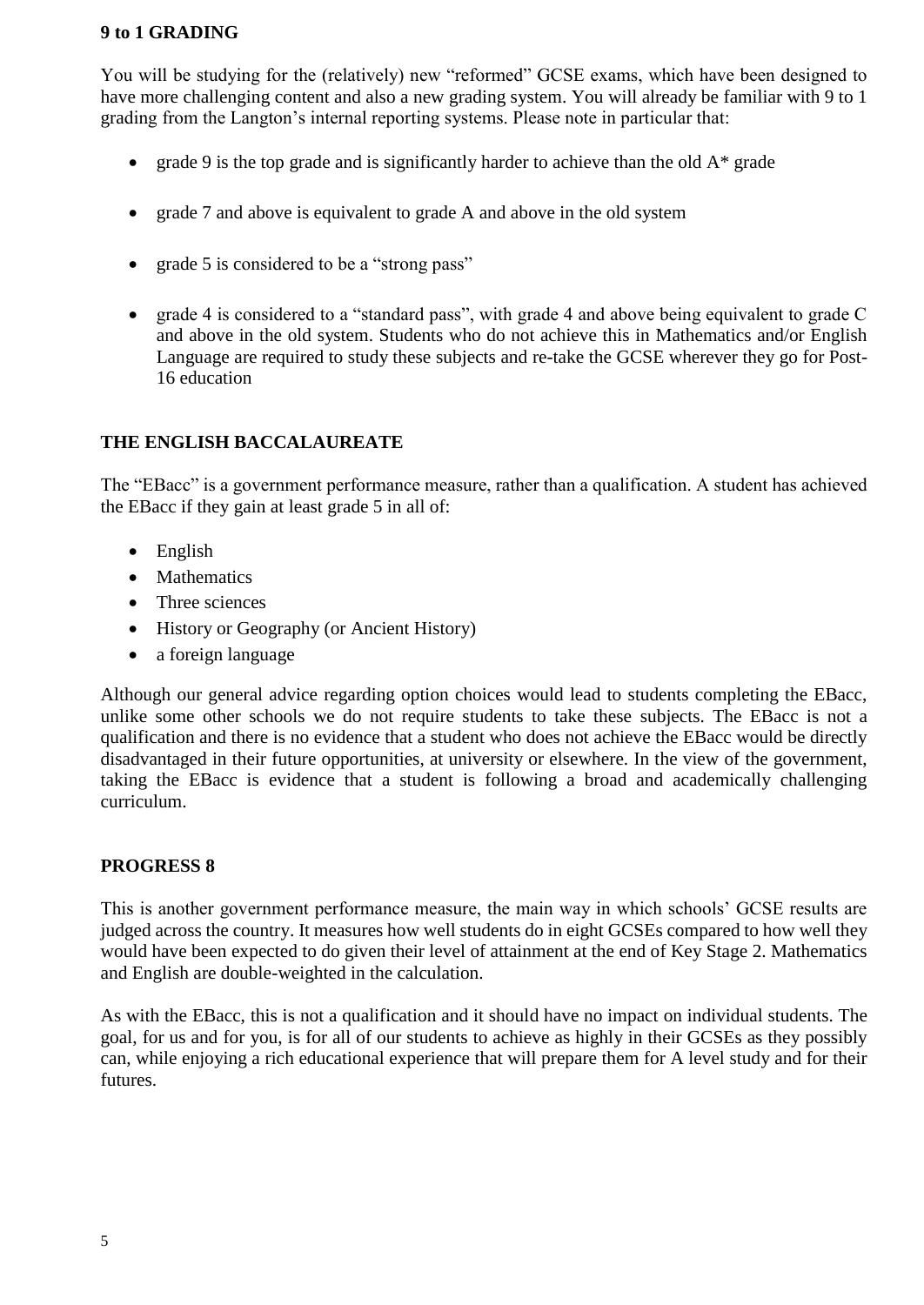# **GCSEs AND THE FUTURE**

# **Grades**

Good GCSE grades will give you more options for the future beyond Year 11.

Most Langton Year 11 students choose to stay with us for their Sixth Form education. Our Sixth Form admissions criteria are based on GCSE results, and require:

- a total of 50 points from GCSE grades (points calculated by simply adding up the grades)
- grade 6 or higher in the specific subjects to be studied at A level although grade 7 gives a much better foundation for success at A level [further specific details are given in our Sixth Form Prospectus]
- grade 4 or higher in both English Language and Mathematics

Langton Year 11 students who meet these requirements are guaranteed a place in our Sixth Form if they wish to take it up.

Beyond A level, universities consider GCSE grades as part of their selection process and many courses have specific grade requirements. Similarly, apprenticeships are likely to require a certain standard at GCSE, with advanced apprenticeships typically requiring five good GCSE passes including English and Maths, while most employers will expect applicants to have at least good English and Maths at GCSE.

Note that it is a national requirement that anyone who does not achieve a grade 4 in English Language or Mathematics in Year 11 is required to re-take that subject in the next year.

# **Subjects**

Beyond the core compulsory subjects, it is very rare for any university course or employer to require you to have taken specific GCSE subjects – it is the overall grades that matter for your future, not the subjects you choose to study.

The main implication of your GCSE subject choices is the subject options they might lead to at A level, which in turn will set you up for particular university degree courses.

This is unlikely to be a restricting factor for you, but it would be sensible to:

- if you already have some idea of what degree course you might wish to pursue, make yourself aware of the required A level subjects, and make sure that you choose GCSE options that will enable you to follow this path
- if you don't have university plans at present, aim to keep your options open. For instance, if you do not study either History or Geography at GCSE, it will make it difficult (although not impossible) to study a "humanities" subject at university because you will not have developed the skills at GCSE to pursue A levels in these subjects and related ones such as Politics.

Although it is aimed at Year 11 students choosing their A levels, you can consult [informedchoices.ac.uk](file:///C:/Users/jjeagle/Documents/Director%20of%20Studies/Y9%20options%20booklet/informedchoices.ac.uk) for guidance on how A level choices relate to university courses. This website has been produced by the Russell Group – an organisation of 24 self-defined 'elite' universities. These are typically the sort of universities that Langton sixth formers aspire to study at, so their advice is likely to be of relevance to you.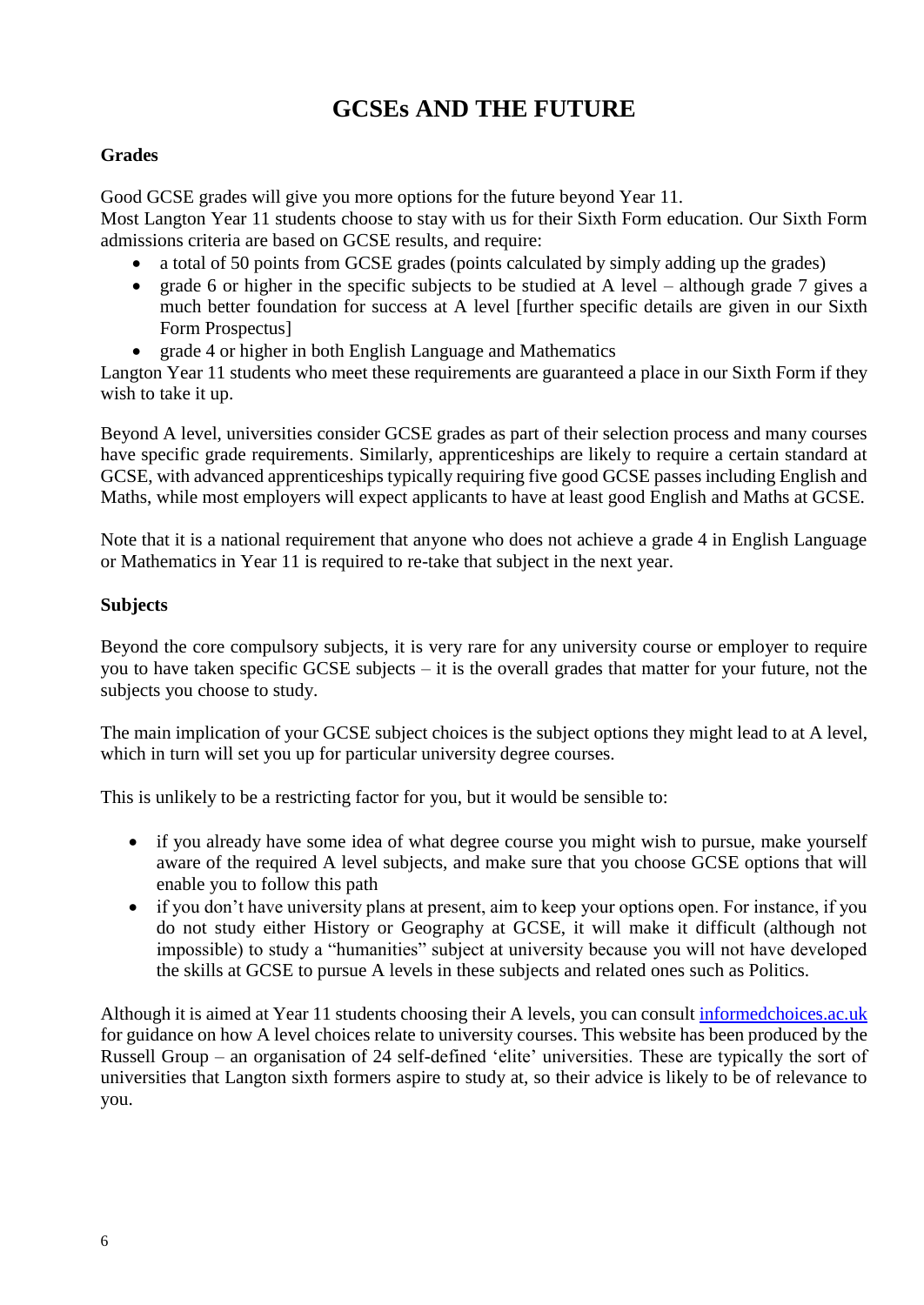# **ENGLISH**

The English Department at the Langton follow the reformed 9-1 specifications offered by AQA. These are two, separate, GCSE courses leading to two final examination grades.

The Literature course consists of two examined components, and includes mandatory coverage of a play by Shakespeare, study of a nineteenth-century novel, plus exposure to a selection of poetry, modern drama, and a range of unseen poetry and prose extracts.

The Paper 1 examination tests responses to the novel and Shakespeare, and accounts for 40% of the marks for the overall qualification; Paper 2 is the longer, more taxing paper, which tests responses to the modern drama and poetry - weighing in at 60% of the overall qualification. The 8702 course is designed for candidates who read widely and who enjoy literature. It is therefore imperative that your son approaches the course in the right frame of mind: ready to work hard, keen to explore a range of texts from the English literary heritage, and capable of expressing personal responses to texts from different genres and literary eras.

Over the two years of the course, your son will study an eclectic range of modern and canonical poetry, with Shelley, Blake, Browning, Tennyson and Wordsworth rubbing shoulders, or sharing quills, with Heaney, Hughes, Armitage and Duffy. Dickens' *A Christmas Carol* will be our set prose text, and boys will also study Shakespeare's *Macbeth*. The modern drama text will be J. B. Priestley's *An Inspector Calls*, and there will be ample time for boys to indulge their passion for private reading.

The Language specification is a demanding but exciting experience, split into three distinct sections. Paper 1 ('Explorations in Creative Reading and Writing') tests a range of traditional skills such as language analysis, analysis of structural devices, and descriptive and narrative composition. This component accounts for 50% of the available marks. Paper 2 ('Writers' Viewpoints and Perspectives') tests comprehension, summary writing, analysis of rhetorical devices, close reading, and argumentative and persuasive writing, and is also worth 50% of the marks. Passages set in these two papers tend to average 500 words, and the majority are non-fiction texts taken from  $20<sup>th</sup>$  or  $21<sup>st</sup>$ -century sources, sitting alongside nineteenth-century literary non-fiction sources. Given the primacy of non-fiction in these papers, your son is strongly advised to acquire good reading habits, and to expose himself to as much quality journalism and literary non-fiction as possible. Guidance with reading will of course be offered by individual English teachers and the school librarian.

The final component of the Language specification is the Speaking and Listening test – a mandatory but separately endorsed unit which consists of a formal presentation (delivered by the candidate) which should take around three minutes, followed by a Q+A phase of a further four to five minutes, during which the candidate will be asked questions relating to the topic of the main talk. A sample of representative oral performances are audio-visually recorded, before being submitted to an external AQA moderator for final grading. The speaking and listening grade will appear on the candidate's final GCSE certification, and passes at pass, merit and distinction are possible.

As you can see, the AQA GCSE is a very robust and academically-focused qualification, and one which promotes the acquisition of a range of essential skills which will help your son to become a skilled and confident user of Standard English in a range of contexts. These qualifications also help pupils prepare for literary study at A-Level, and encourage an appreciation of the written word which is likely to remain with them throughout their lives.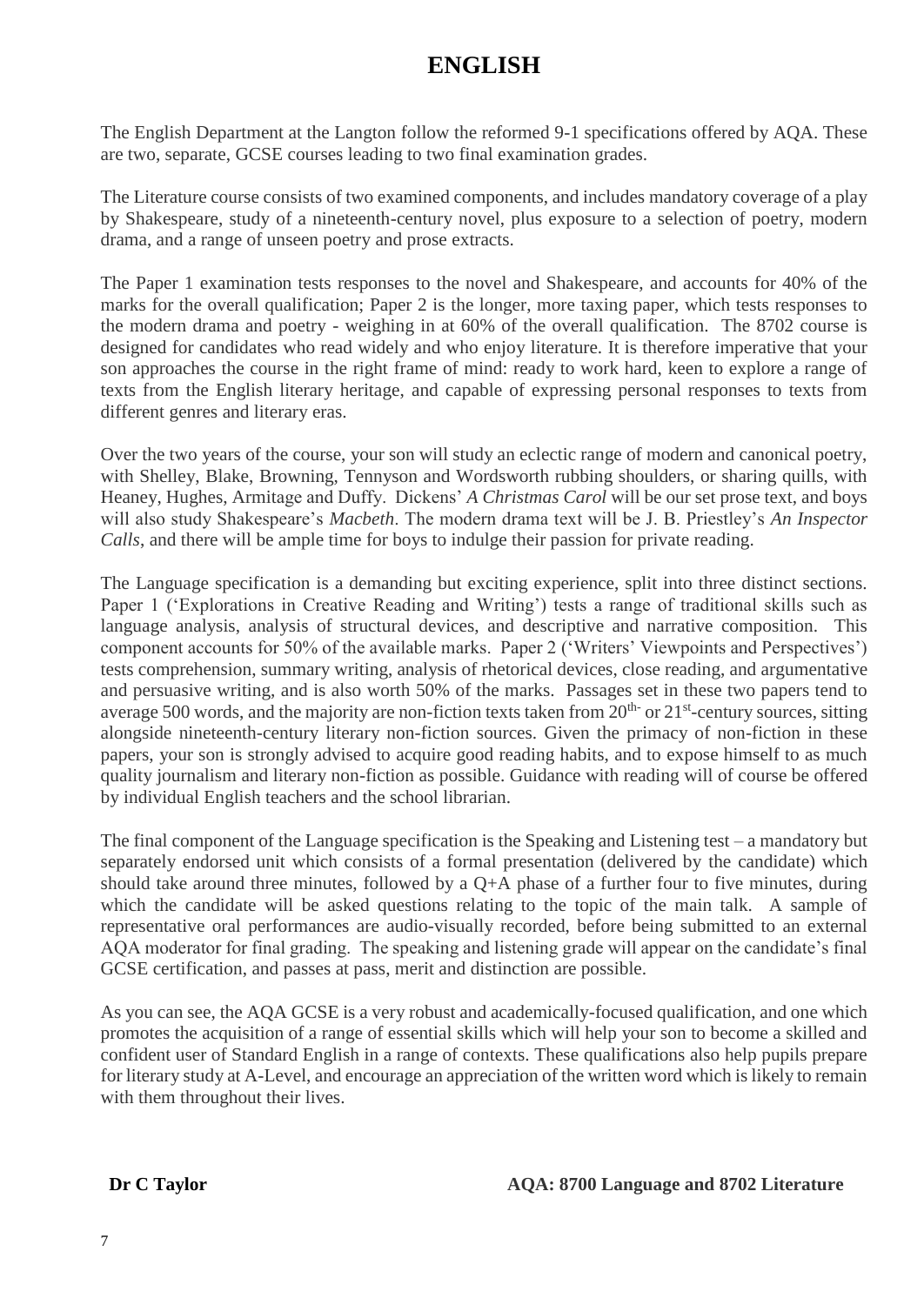# **MATHEMATICS**

Mathematics classes are divided into sets. Students' positions in appropriate sets will be reviewed at the end of Year 10.

All students, in all sets, will take the Edexcel Higher Tier GCSE 9-1 examination at the end of Year 11. The examination consists of three equally-weighted papers, one to be taken without a calculator and two non-calculator papers. There are no controlled assessments for GCSE Mathematics.

There are two tiers of entry:

Higher Tier where the possible grades are 9(highest) to 4 Foundation Tier where the possible grades are 5 to 1(lowest)

*Set 1P and 1Q* Students in Set 1 cover the work at a fast pace and study each topic in great depth. An emphasis is placed on developing strong algebra skills, in addition to the ability to problem solve, reason and communicate mathematically. Students are expected to show a particular flair for the subject and produce work of a consistently high standard. Grade 9 is the aim.

*Sets 2P and 2Q* Students in Set 2 will follow the same syllabus and scheme of work as Set 1, but will not necessarily study the topics in such great depth. Grade 7 is the target grade for most students in this set.

*Sets 3P and 3Q* will comprise of smaller sets of students who typically find the subject difficult. They will follow the same scheme of work as the other sets, but with a greater emphasis on accurately carrying out routine procedures or set tasks requiring multi-step solutions. All students in this set are capable of achieving at least a grade 5. However, the target grade is usually a 6, though some will have a grade 7. In exceptional circumstances, a few students may be entered for the Foundation Tier examination but this decision will not be taken until after the Mock examinations in Year 11.

Homework is set three times a fortnight and students are expected to complete tasks to good standard. Emphasis is placed on good understanding of concepts, methods and applications as well as on good presentation.

## *'A' Levels*

- (a) Students who wish to study A level Mathematics in Years 12 and 13 will normally have been in Sets 1 or 2 in Year 11 and have obtained at least a grade 7.
- (b) Students who wish to study Double Maths in Years 12 and 13 (i.e. Mathematics and Further Mathematics A levels) will usually have been in Set 1 in Year 11 and have obtained a grade 8 or 9.

#### **Mrs M. Thompson Edexcel 1MA1**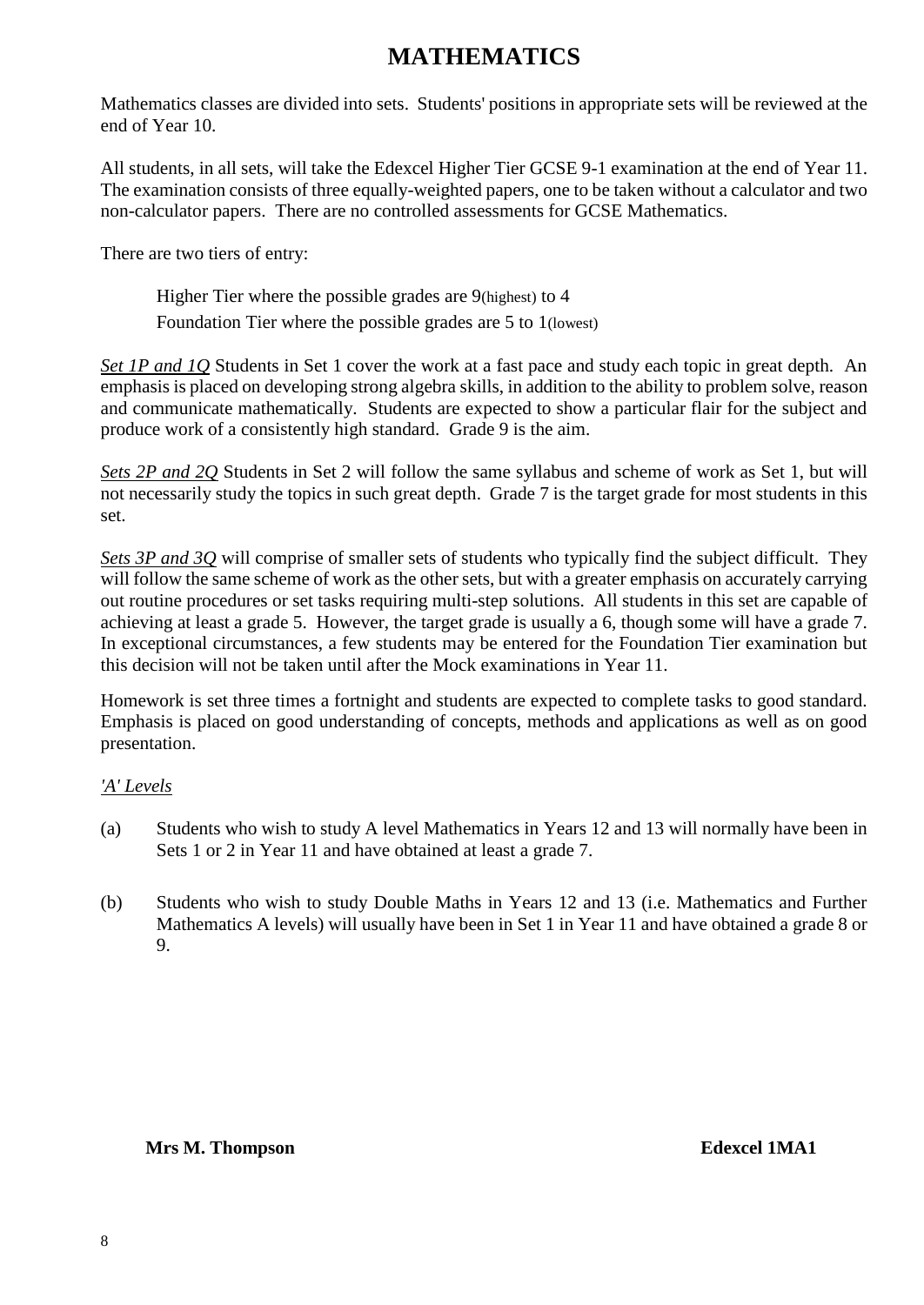# **SCIENCE**

Science is a challenging and rewarding set of subjects, where students learn key scientific concepts in parallel with important life-skills. Students started the GCSE Science courses at the beginning of Year 9. In Term 6 of Year 9, students will be allocated to sets based on performance throughout the year, in addition to performance in the end of Year 9 exams, and sets will be reviewed at the end of Year 10.

Students will follow the AQA 9-1 specification, taking the Separate Sciences (higher tier) route which results in three GCSEs, one each for Biology, Chemistry and Physics. All sets are taught the full curriculum with the end goal being that all students are equipped to sit higher tier papers in the separate sciences at the end of the course. Within each set the pace of teaching is adapted to suit the needs of the boys in that set.

Lessons will be taught separately by subject specialists, as Biology, Chemistry or Physics. Students are provided with textbooks for each science. There is an opportunity to purchase a my-gcsescience.com account at a discounted rate to further support their learning.

All external exams will take place at the end of Year 11. Each subject will have two 1 hour and 45 minute exams, each worth 50% of the GCSE.

There is no formal practical skills assessment for students, although students will be expected to have completed some required practicals. Practical content will however be examined in the written papers. Practical questions will account for at least 15% of the overall marks.

In addition to the GCSE lessons, each student in year 10 is allocated one extra Science lesson per fortnight. These lessons are used to explore more advanced practical skills with Physics, Biology and Chemistry practicals taking place in the autumn, spring and summer terms respectively. Some of the practicals that take place in these lessons are based on practicals that would be undertaken by A-level students with a view to giving our students a taste of A-level work and allowing them to develop skills that are beyond GCSE level.

The Science department also offers GCSE students the opportunity to enter some national competitions such as the prestigious British Physics Olympiad, giving our students the chance to prove themselves and gain recognition on a national level.

**Dr T Lesworth (Director of Science) Dr A Morris (Biology) AQA Biology 8461 Dr S Phythian (Chemistry) AQA Chemistry 8462 Mr S Bilclough (Physics) AQA Physics 8463**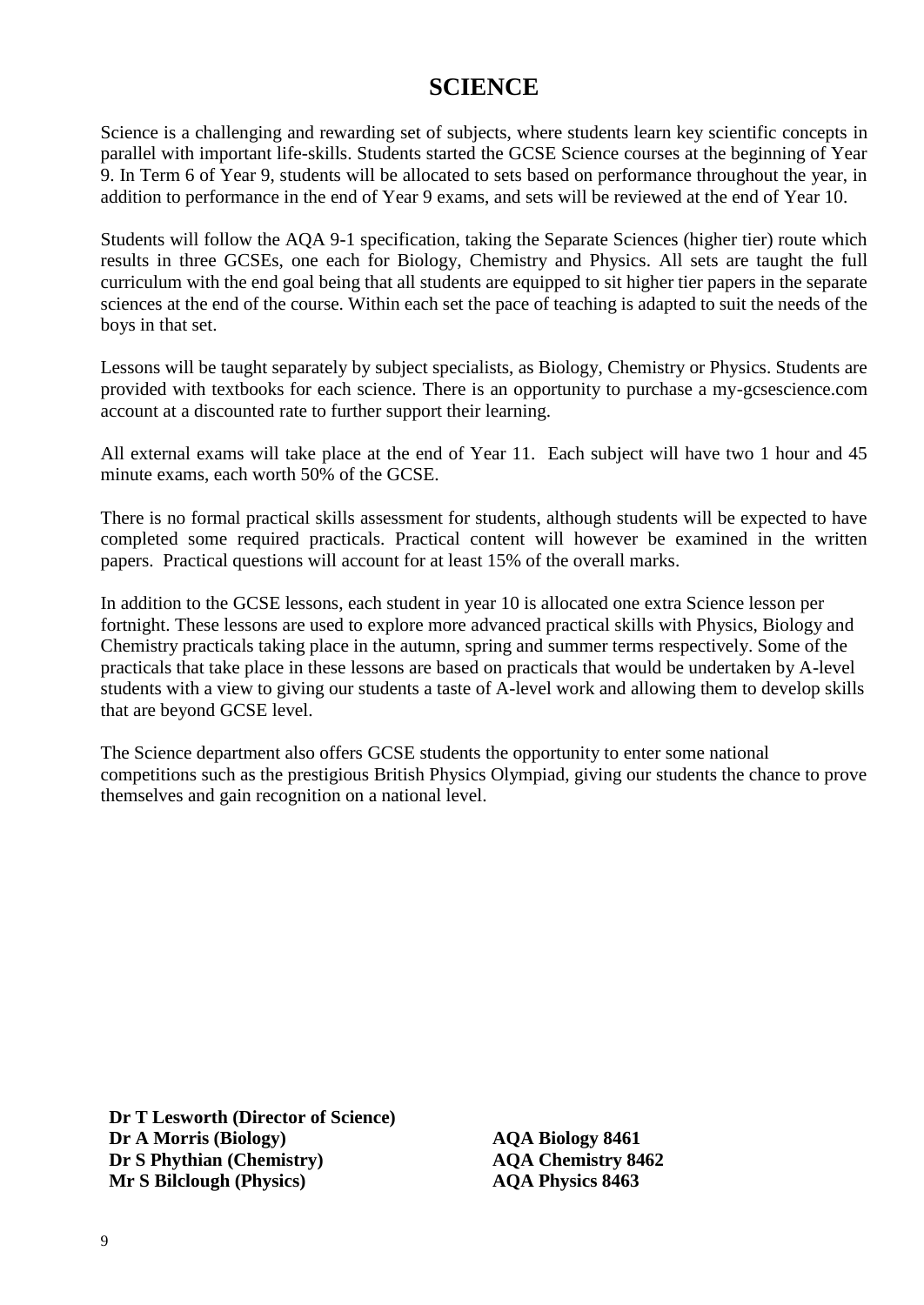# **THE HISTORY OF IDEAS**

You will already be familiar with the uniquely Langton 'History of Ideas' course from Years 7-9. We devised the concept of History of Ideas with the goal of providing an additional element to our curriculum, which aims to broaden the cultural and intellectual horizons of our students, encouraging them to understand how different ideas and disciplines have connected together over time, and to become conversant with a range of key thinkers and cultural figures from the past.

In Year 10, this takes the form of a lecture course. Each term an overall theme is explored from a variety of angles in weekly lectures, with a final session of each term being devoted to reflection and discussion in smaller groups. This year's themes are:

- Revolutions
- Building for the Future
- The Self
- Truth and Beauty
- Cultural Encounters

The aim is to stimulate the boys' thinking while introducing them to a range of unfamiliar ideas from a wide range of subject areas, and to build knowledge that will help them as they move forwards towards the Sixth Form. They also develop very valuable skills of learning and note-taking in lectures that point the way towards Higher Education.

The History of Ideas course itself is not assessed, but the expectation is that, in the first part of Year 11, each boy will complete his own Higher Project Qualification, in which he will take one element of the HOI course that has particularly interested him, research it further, and produce an essay of around 2,500 words. This is a certified qualification (from the PearsonEdexcel exam board) and will lay the foundation for undertaking the more demanding EPQ (Extended Project Qualification) in Year 12.

**Mr J Eagle**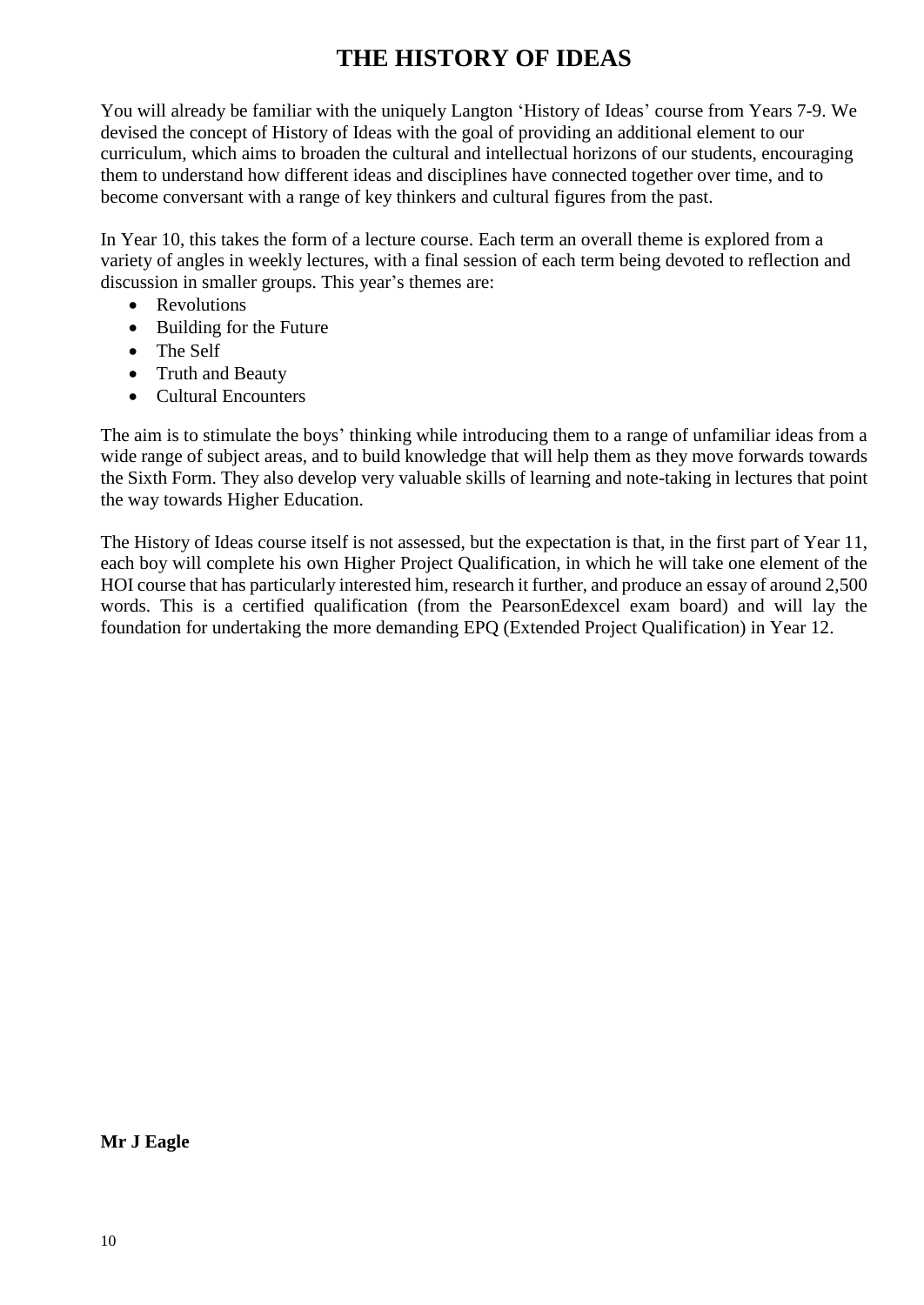# **CITIZENSHIP and PSHE**

This course will develop and expand upon the topics studied during Key Stage 3. It will focus on the issues relevant to teenage Langton students in the modern world. We expect students to play a significant role in the shaping of their own learning in this subject.

The course will be structured around the 'Langton Attributes' as well as meeting the knowledge, understanding and skills defined in the programme of study for both Citizenship and PSHE Key Stage 4 in the National Curriculum.

Year 10 will begin with a 10 week course called .b (pronounced dotbee), which will introduce the students to the concept of mindfulness, and help them to explore their relationship with their thoughts and experiences. More information can be found at [https://mindfulnessinschools.org/what-is-b/b](https://mindfulnessinschools.org/what-is-b/b-curriculum/)[curriculum/](https://mindfulnessinschools.org/what-is-b/b-curriculum/)

#### **Example Topics**

**Citizenship** - Rights and Responsibilities –Looking at what it means to be a citizen, debating whether the smacking of children is acceptable, investigating the justification for age rights

**PSHE** – Careers and work related learning – Investigating career paths, learning how to apply for jobs both now and in the future, understanding workers' rights and responsibilities.

There will be a range of formal and informal assessment methods used throughout the duration of the course and students will be expected to perform to an appropriate level.

The successful completion of this course is one requirement for entry into the school sixth form.

During the course students will be expected to ensure that learning also takes place outside of the classroom and we expect that they will involve themselves in extra-curricular activities both within school and throughout their wider communities.

Above all else, this subject will continue to support students' personal, social and academic development as they progress through the school.

## **Mr D Butler**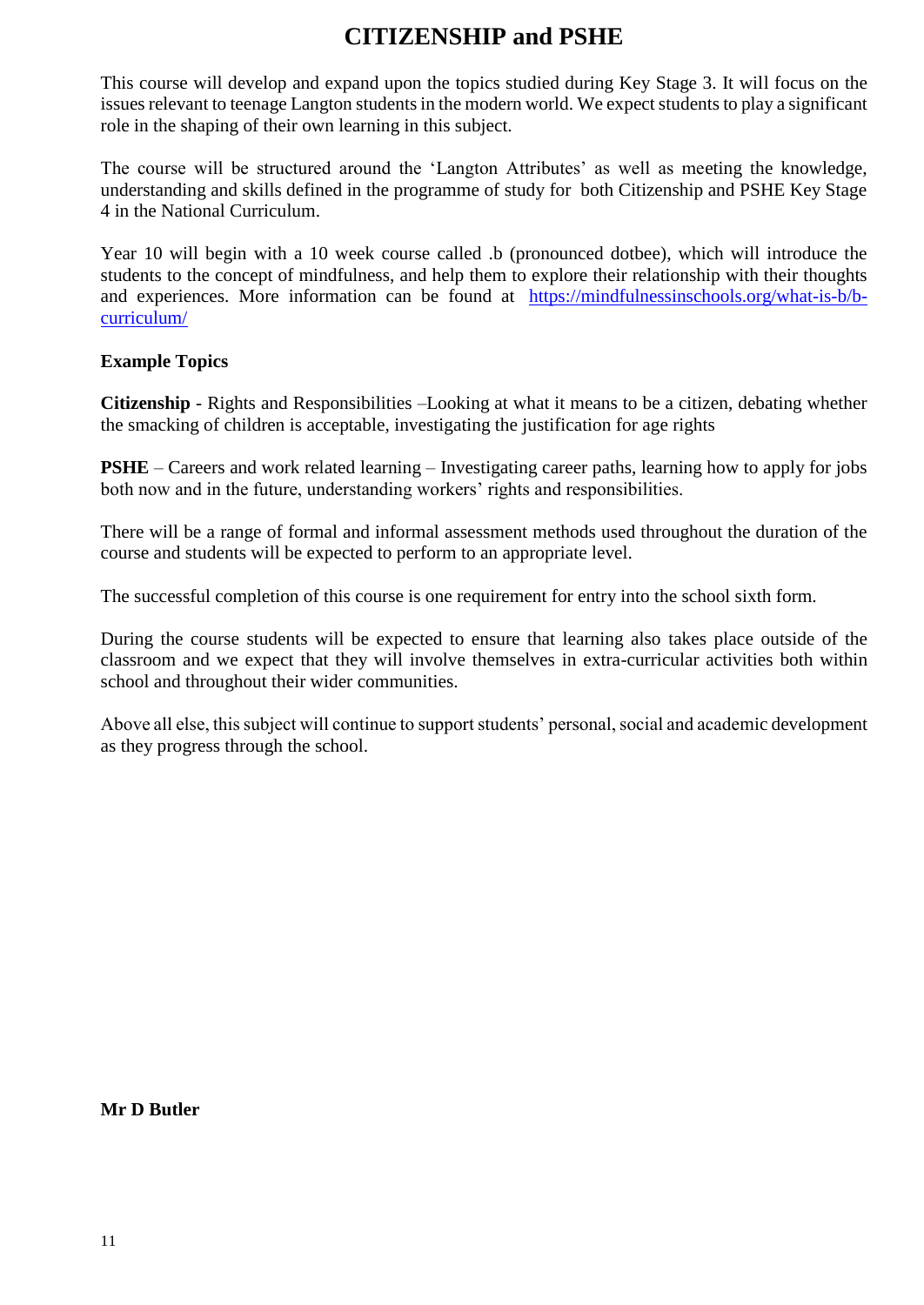# **ART**

GCSE Art is intended to meet the needs of the following groups of candidates:

- those who enjoy Art and have shown a commitment to the subject in KS3.
- those who may wish to study subjects or take up careers for which an Art and Design background is relevant or helpful.

You will study a wide range of media and techniques in two and three dimensions. The work on the walls, and hanging from the ceilings in the art rooms, will give you an idea of the breadth of work that can be produced in the very creative GCSE. More and more students are also now working in digital media- using photography, making films and working with digital manipulation, such as Photoshop. You will explore ideas, gaining knowledge and experience in order to develop your understanding of the creative process. This course allows maximum opportunity for individual exploration of a theme, encouraging personal creative directions and outcomes. Everyone will keep a sketchbook, which will include artwork, written pieces, annotations, scrapbook material and experiments with media and ideas.

You will also look at many different approaches and styles in Art, making critical judgements and relating connections with your own work.

|  | Two units of: • Coursework and Sketchbook | 60% |
|--|-------------------------------------------|-----|
|  | • Examination and Sketchbook              | 40% |

Examination papers are given to candidates twelve school weeks before the examination and students have this time to prepare their response prior to a 10 hour period in which to produce the piece.

All work is marked internally and moderated externally.

**Mr A Howe Edexcel 1FA01**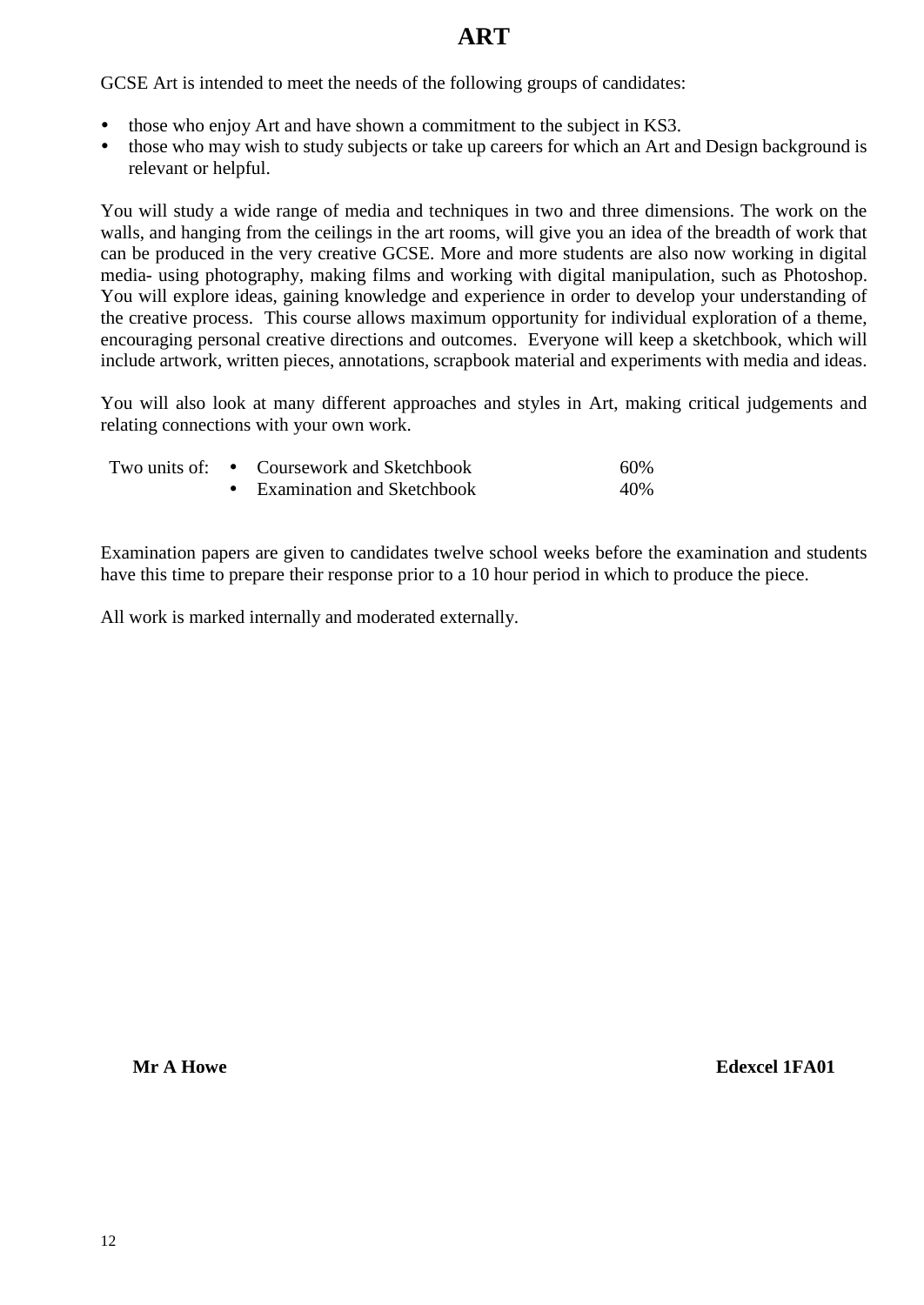# **BUSINESS**

Would you like....

- To be your own boss running your own business?
- To understand just what goes on in the world of work?
- To know what businesses look for when they recruit staff?
- To see how a business gets its money to operate?
- To know why so many adverts are aimed at teenagers?
- To understand why the same big businesses operate around the world?

OCR GCSE (9–1) Business is the course to take if you want the answers to these and many other questions. When you leave school, you may be working for a business or other organisation. After studying Business you will have an insight into just how businesses operate, including how to set up a business of your own. So why should you not be the next Richard Branson? This is a practical course, using real businesses as examples.

# **Why choose OCR GCSE (9-1) Business?**

**Relevant and contemporary** – The GCSE (9-1) Business uses a variety of real business contexts to consider issues and challenges facing entrepreneurs and commercial organisations.

**Skills for a modern world** – Students have the opportunity to develop as enterprising individuals with a practical set of key skills, including problem solving and decision-making, interpreting and analysing data, and more.

**Opportunities for progression** – This qualification offers an ideal foundation to gain insight into future career paths in business. It can provide a useful stepping stone to many further education qualifications including A Level Business.

# **What you will study in OCR GCSE (9–1) Business?**

- Marketing, including advertising, development of products, setting the best price.
- Recruitment, including how businesses get the right staff and keep them working well.
- Business structures, including the different ways to set up a business.
- Finance, including how businesses get the money to set up and operate and how they make a profit.
- Business operations, including how businesses produce the things we buy.

• Influences on businesses, including the environment and how many businesses are operating around the world.

## **How you will be assessed?**

• Two exams at the end of the course, each 90 minutes long.

• Some questions will be multiple choice, some will be extended writing to test your ability to explain why you made a particular decision.

• There is no controlled assessment.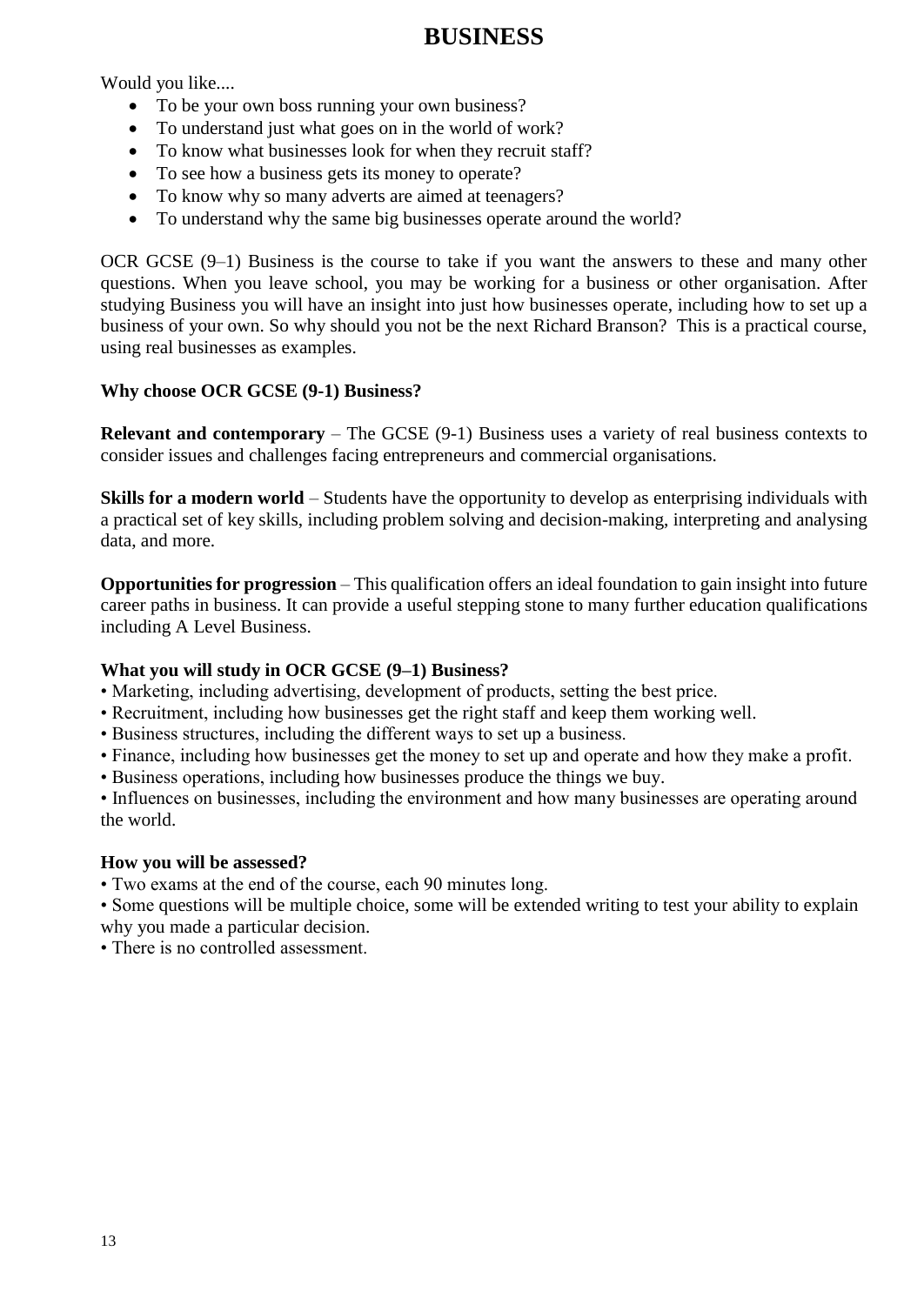## **OCR's GCSE (9–1) in Business (J204) Content and Assessment**

Students take both components, 01 and 02, to be awarded the OCR GCSE (9–1) in Business.

# **Business Paper 1**

# **Content Overview**

## 1. **Business activity**

- 1.1 business enterprise and entrepreneurship
- 1.2 business planning
- 1.3 business ownership
- 1.4 business aims and objectives
- 1.5 stakeholders in business
- 1.6 business growth

## **2. Marketing**

- 2.1 role of marketing
- 2.2 market research
- 2.3 market segmentation
- 2.4 marketing mix

# **3. People**

- 3.1 role of HR
- 3.2 organisational structures
- 3.3 communication in business
- 3.4 recruitment and selection
- 3.5 motivation and retention
- 3.6 training and development
- 3.7 employment law

## **Assessment Overview**

80 Marks. 1 Hour 30 minutes paper. 50% of total GCSE.

## **Business Paper 2**

# **Content Overview**

# **1. Operations**

- 1.1 production processes
- 1.2 quality of goods and services
- 1.3 sales process and customer service
- 1.4 consumer law
- 1.5 business location
- 1.6 working with suppliers

# **2. Finance**

- 2.1 role of the finance function
- 2.2 sources of finance
- 2.3 revenue, costs, profit and loss
- 2.4 break even
- 2.5 cash and cash flow

# **3. Influences on business**

- 3.1 ethical and environmental considerations
- 3.2 economic climate
- 3.3 globalisation

# **4. The interdependent nature of business**

4.1 interdependent nature of business operations, finance, marketing, HR and their impact on decision making, risk and reward and use of financial information.

## **Assessment Overview**

80 Marks. 1 Hour 30 Minutes paper. 50% of total GCSE.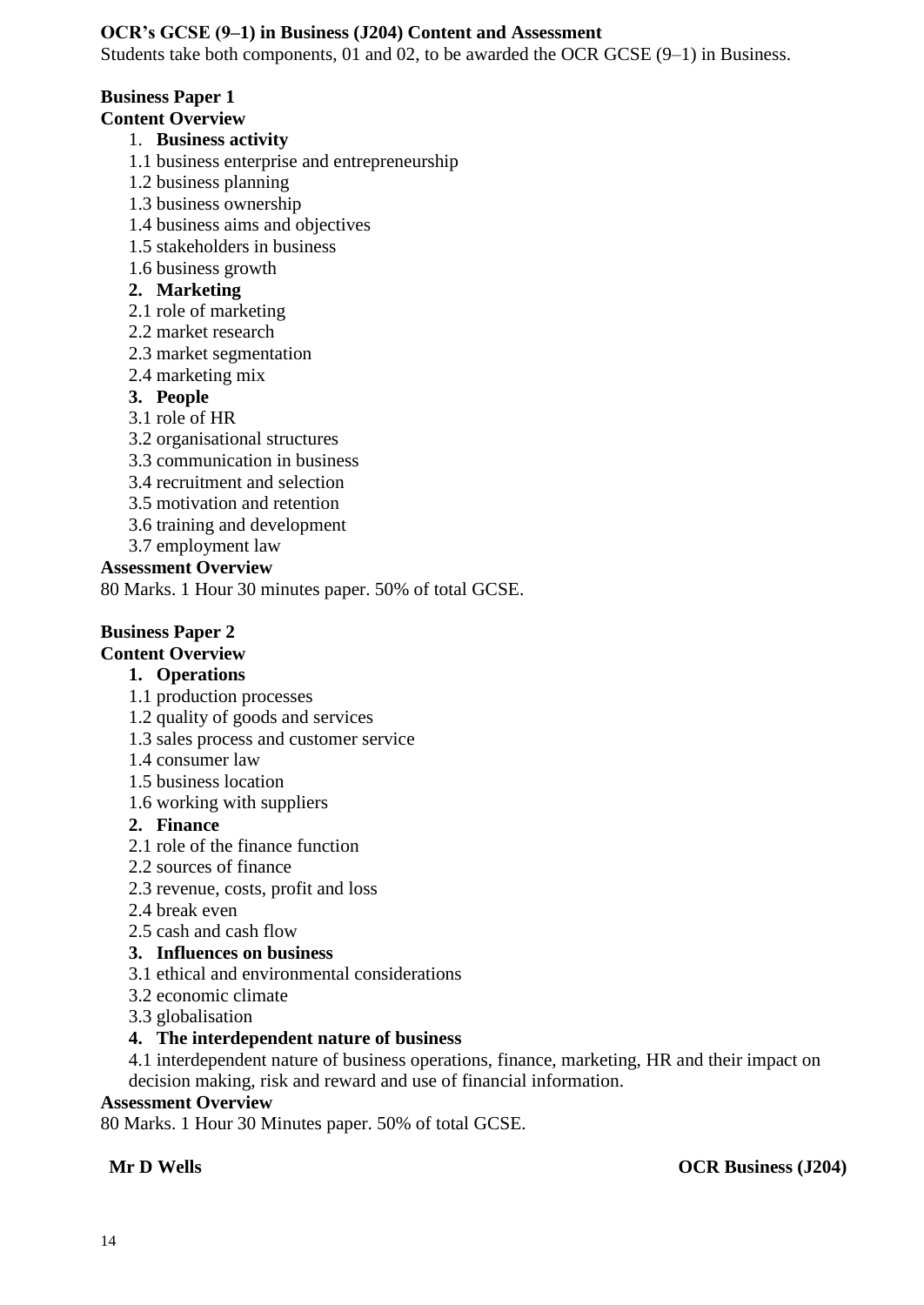# **COMPUTER SCIENCE**

In the last 50 years of the twentieth century, society saw a cultural shift away from manual work to more white-collar occupations. With the development of intelligent software it is likely we are to see many of these careers disappearing and the emergence of ones that require a person to analyse complex problems, plan and implement the programs to solve them.

Computer Science offers the student the opportunity to take the abstractions of Mathematics and bring them to life, to consider the large amounts of data created by the Science subjects, Geography, Sport and Finance and give them a meaning as well as the ability to develop a society changing product. As well as providing an excellent preparation for higher study and employment in the field of Computer Science, it will be excellent preparation for students who want to study or work in areas that rely on these thinking skills, especially where they are applied to technical problems.

This course has been developed to enable the student to learn how to look at a given scenario, to consider the issues appropriately and construct a solution that is well thought out and robust. It will give students a real in-depth understanding of how computer technology works. Students will no doubt be familiar with the use of computers and other related technology from their other subjects and elsewhere. Students who have taken a GCSE in Computer Science and who then progress to study the subject at A Level or university will have an advantage over their colleagues who are picking up the subject at these levels.

Due to the students studying Computer Science since Year 7, they have already had experience of 90% of the programming techniques specified in the GCSE syllabus. To allow the students to have a well-rounded understanding of the subject, the students study their new programming language, Python, using practical computing techniques. The department has designed the course so that the student has as many opportunities as possible to use their new theoretical knowledge in a practical situation.

| Assessment and                                    | Weighting | Description                                                                                                                                                       |
|---------------------------------------------------|-----------|-------------------------------------------------------------------------------------------------------------------------------------------------------------------|
| duration                                          |           |                                                                                                                                                                   |
| Paper 1: Principles of<br><b>Computer Science</b> | 50%       | This paper consists of five compulsory questions, each one focused on one of the<br>topic areas. The questions consist of multiple-choice, short-, medium- and    |
|                                                   |           | extended-open-response, tabular and diagrammatic items.                                                                                                           |
| Written examination: 1 hour                       |           |                                                                                                                                                                   |
| and 30 minutes                                    |           |                                                                                                                                                                   |
| 75 marks                                          |           |                                                                                                                                                                   |
|                                                   |           |                                                                                                                                                                   |
| Paper 2: Application of                           | 50%       | This practical paper requires students to design, write, test and refine programs in                                                                              |
| Computational Thinking                            |           | order to solve problems. Students will complete this assessment onscreen using<br>their Integrated Development Environment (IDE) of choice. They will be provided |
| Onscreen examination: 2                           |           | with:                                                                                                                                                             |
| hours                                             |           | -coding files                                                                                                                                                     |
| 75 marks                                          |           | -a hard copy of the question paper                                                                                                                                |
|                                                   |           | -the Programming Language Subset $(PLS)$ – as an insert in the question paper and                                                                                 |
|                                                   |           | in electronic format.                                                                                                                                             |
|                                                   |           | Students should then answer the questions onscreen using Python 3. This                                                                                           |
|                                                   |           | assessment consists of six compulsory questions.                                                                                                                  |
|                                                   |           |                                                                                                                                                                   |

## **Method of Assessment**

**Mr G George EDEXCEL 1CP2**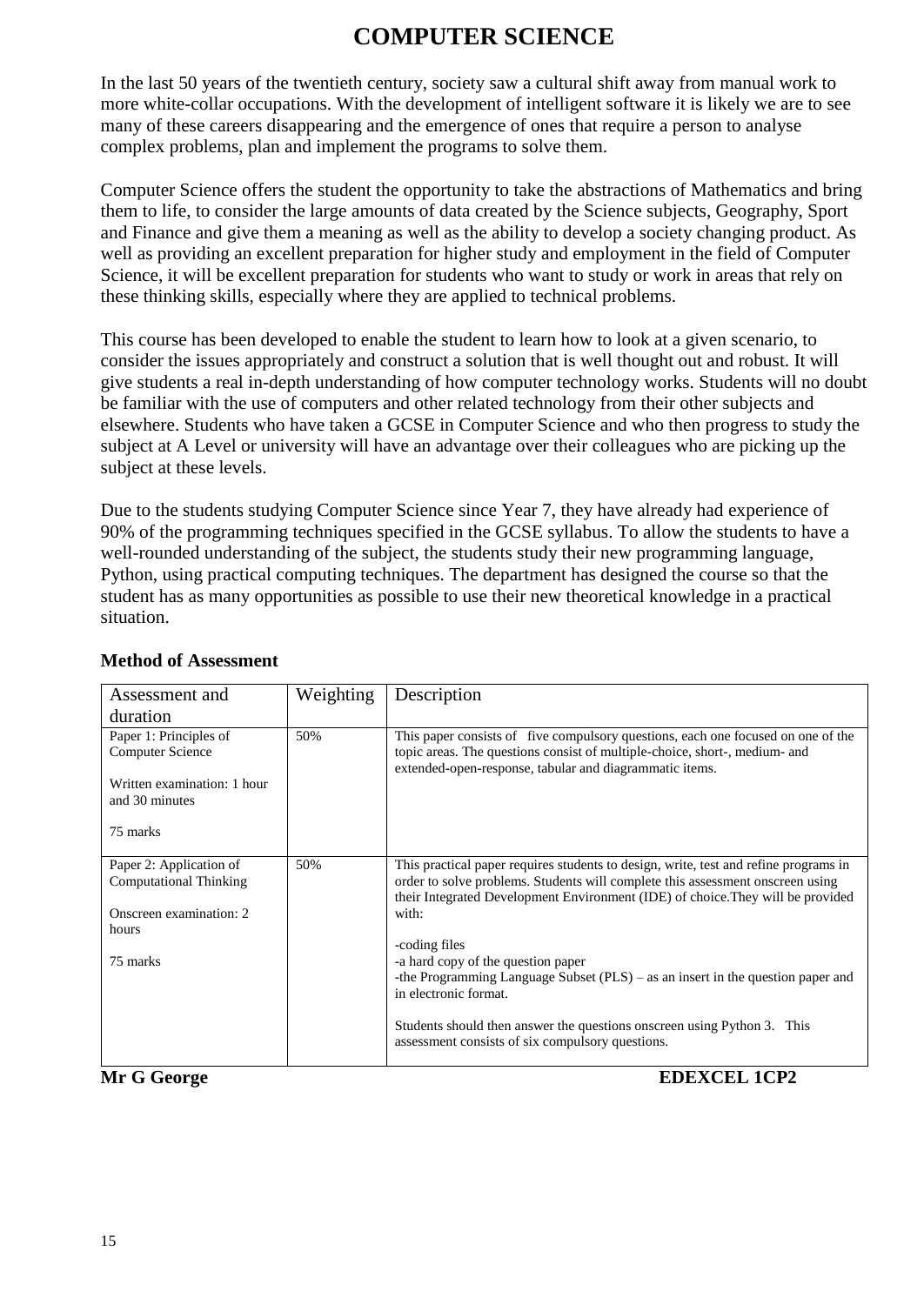# **DESIGN AND TECHNOLOGY**

#### **What is the course about?**

Students are given the opportunity to develop their 3-D problem solving skills to a high level through a range of challenges and tasks coupled with a variety of materials and technologies, including our specialist CAD-CAM equipment. The applied nature of the GCSE course provides students with ample opportunity for creativity and academic rigor. This is a challenging but rewarding course allowing for innovative and creative production of both conceptual and manufactured products.

#### **Method of study:**

Currently we explore the iterative design process through traditional sketching and rendering techniques and a variety of 3D modelling tasks. This leads onto the development of a new product which is then communicated by the production of a realistic product model using Computer Aided Design to visualise the student's concepts. We also delve into some of the material areas that students may not have previously experienced, with short making focussed task, in an effort to prepare fully for the assessed work. Towards the end of year 10 students will be asked to select the focus for their 'Iterative Design Challenge' from a theme given to them by their teacher. Evidence for assessment is compiled as an e-portfolio but produced in a wide range of software packages:

- **Full Adobe Suite**  Photoshop, Illustrator,
- **CAD** Fusion 360, Keyshot, 2D Design.
- **CAM** 3D Printing, Laser Cutting, Cam machines.

| <b>Content Overview</b>                                                                                                                                                                                                                                                                                                                                                                              | <b>Assessment Overview</b>                                                                      |                                           |
|------------------------------------------------------------------------------------------------------------------------------------------------------------------------------------------------------------------------------------------------------------------------------------------------------------------------------------------------------------------------------------------------------|-------------------------------------------------------------------------------------------------|-------------------------------------------|
| 'Core' knowledge of Design and Technology principles demonstrates learners'<br>broad understanding of principles that all learners should have across the<br>subject.<br><b>'In-depth'</b> knowledge allows learners to focus more directly on at least one<br>main material category, or design engineering.<br>15% of the paper will assess learners' mathematical skills as applied within design | <b>Principles of Design</b><br>and Technology*<br>(01)<br>100 marks<br>2 hours<br>Written paper | 50%<br>of total<br><b>GCSE</b><br>$(9-1)$ |
| This component offers the opportunity for learners to demonstrate understanding of and<br>skills in iterative designing, in particular:                                                                                                                                                                                                                                                              | <b>Iterative Design</b><br>Challenge* $(02, 03)$                                                | 50%<br>of total                           |
| The interrelated nature of the processes used to identify needs and<br>٠<br>requirements (explore).<br>Creating solutions to meet those needs (create)<br>Evaluating whether the needs have been met (evaluate).                                                                                                                                                                                     | 100 marks<br>Approx. 40 hours<br>Non-exam<br>assessment                                         | <b>GCSE</b><br>$(9-1)$                    |

## **Department Infrastructure:**

The department has invested heavily in the latest technologies to support this new GCSE such as 66 PC's with industry standard CAD and graphics software, rapid prototyping machinery, laser cutter, cnc router, touch screen tablet computer and new workshop equipment.

#### **Possible career paths:**

The course leads comfortably into the Product Design A level which is excellent preparation for access into degree courses in **Product/Industrial Design**, **Product Engineering**, **Architecture**, **Engineering**, **Graphic Design, Car Design** and **Apprenticeships**…

**Scholarship opportunities**: Our best performing design students will have the opportunity to apply for the prestigious Arkwright scholarship.

For further information please contact **Mr Pledger** or visit <https://www.instagram.com/langtondesign/>

## **Mr D Pledger AQA 8552**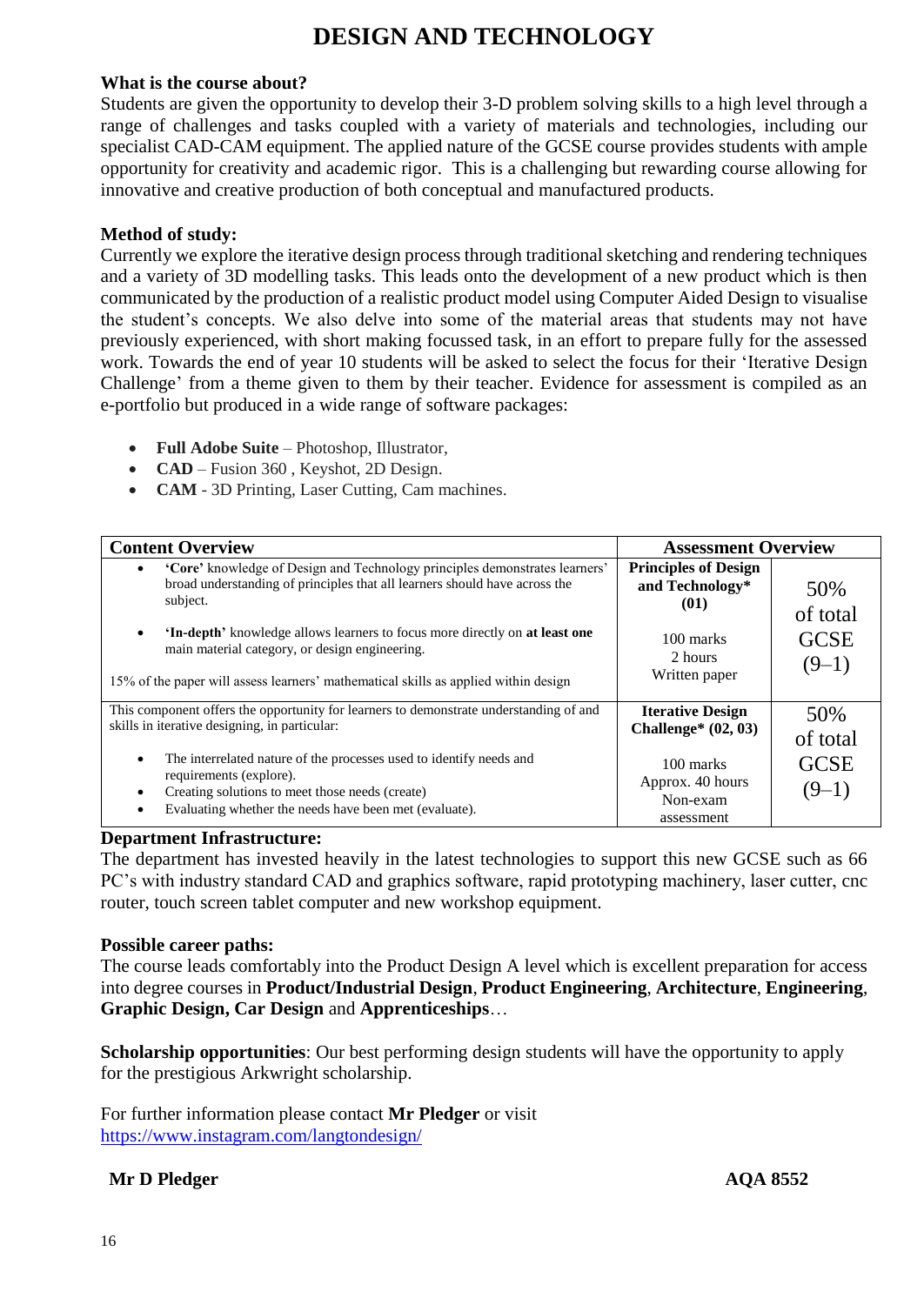# **DRAMA**

Drama GCSE is an exciting and enjoyable course which gives students a practical and theoretical grounding in the dramatic arts. Students work creatively on tasks exploring devising processes, play texts, professional theatre and theatre history. There is equal emphasis on design and acting skills, although students choose to focus on acting or theatre design in practical examination units, with theatre lighting and set design being popular options. Our students comment on increased levels of selfconfidence and new friendships made in what is a group-based subject. Developing communication skills is a central focus of the GCSE. The course complements English GCSE particularly well with the study of Elizabethan and Modern Drama as well as our focus on presentation skills.

Lessons and performances take place in the well-equipped Drama Studio (A1), in our rehearsal space The Box and in our outside drama spaces, the Amphitheatre and the Woodland Classroom.

GCSE Drama aims to meets the needs of a variety of students;

- those who enjoy Drama and have shown a commitment to the subject in KS3.
- those who wish to take up careers for which a Drama background is relevant.
- those who specifically wish to develop their confidence.

The course is delivered as a series of performance projects giving ample opportunity to develop drama skills in acting and technical production. Projects include scripted duologues, a devised Christmas Pantomime for a Year 7 audience and group performances of larger play text extracts. Devising theatre alternates with text-based drama. Each project includes written tasks during the making process and after performance when the students evaluate their work. Some of these tasks can be submitted as a recorded spoken presentation.

Devising describes a variety of methods which students use to make their own original drama. This includes script-writing and improvisation. There is freedom within the course for students to choose the themes they explore and the plays they stage with guidance from staff.

Visits are arranged to local and London theatre venues to develop theatre review skills as well as the use of free pre-recorded professional productions. In previous years we have visited the National Theatre, the Globe Theatre, Margate Theatre Royal and the Canterbury theatres. We do have to ask parents to contribute towards the costs of theatre tickets and transport. Financial support in available where applicable. Theatre visits often take place after main school hours.

Homework includes research, presentations preparation, essays, reading and line-learning tasks, as well as lunchtime and after school rehearsals in groups. Excellent attendance to class and commitment to group work is essential. Frequent absence disrupts practical group work.

#### **Drama GCSE is divided into three components:**

**Component one: Understanding drama**. Written paper (1h 45m) [40% of the GCSE]. The current set text is Shakespeare's Romeo and Juliet, assessed alongside an analysis of a professional theatre production. This year we have studied productions from the National Theatre, Wonder.Land, Frankenstein and Jane Eyre.

**Component two: Devising Drama** Devised theatre performance [10%] and written devising log [30%] marked by the teacher and moderated by AQA. Family and friends are invited for the performance.

**Component three: Text in practice** Performances of Extract 1 [10%] and Extract 2 [10%] from the same play. Marked by AQA visiting examiner in the Spring term of Year 11. Family and friends are invited to create the audience.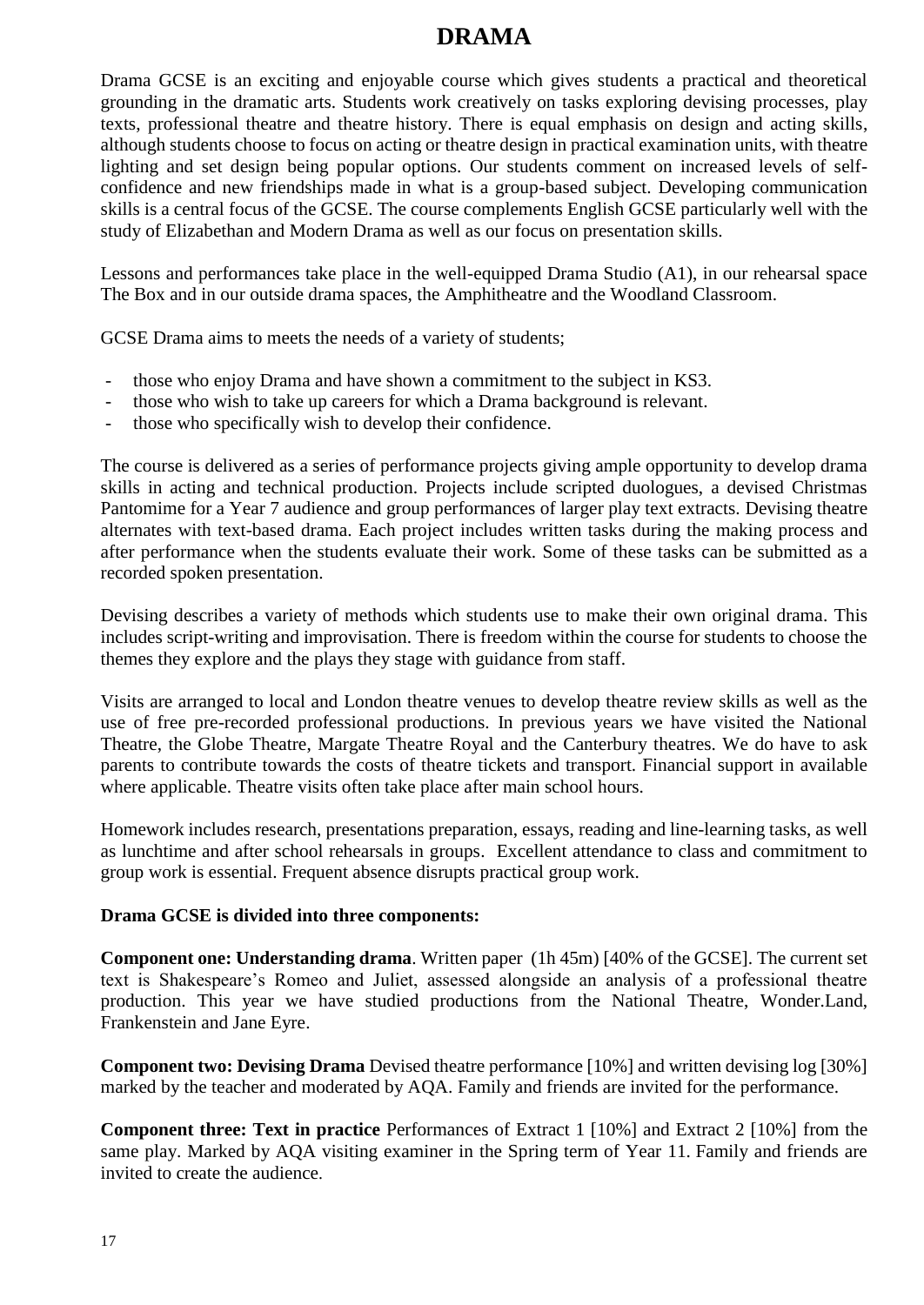**Professional Theatre Workshops with local experts:** Drama at the Langton is proud to have links with local theatres, drama practitioners and research academics. When possible we host drama professionals in lessons to provide expert workshops in a range of drama skills from acting and stage combat to lighting and puppetry.

#### **After GCSE Drama?**

This course develops creative thinking and communication skills, personal confidence and presentation skills, all invaluable and transferable skills. GCSE Drama is an excellent foundation for A Level Drama and Theatre Studies, a recognised subject for university applications. Each year a number of students use GCSE Drama in their Drama degree applications.

**Ms A Taylor** AQA 8261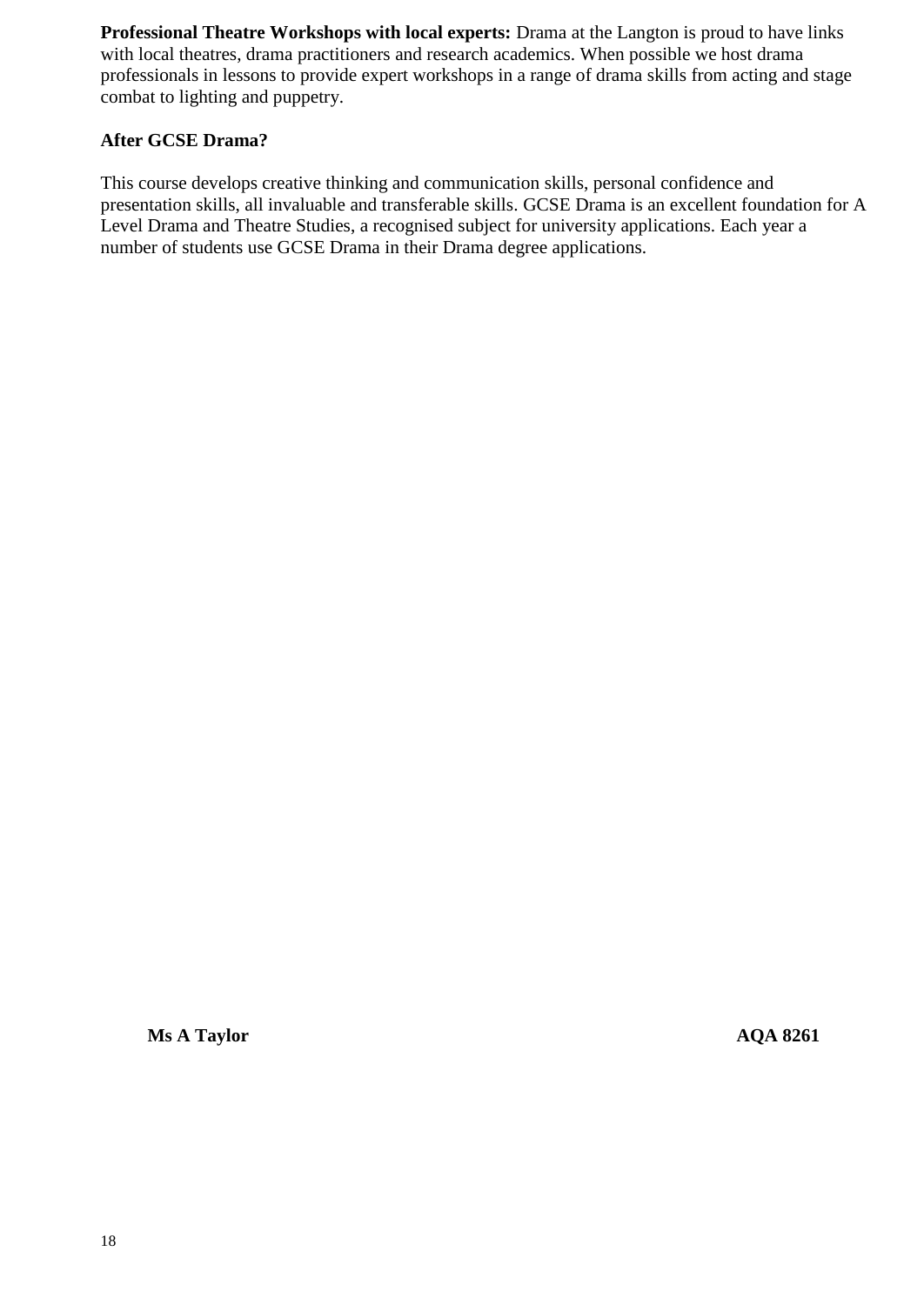# **GEOGRAPHY**

Geography is an exciting, rewarding, and extremely relevant subject that plays a critical role in building our understanding of the world and its different physical and human environments. It will challenge you to think about your role as a global citizen, and about how key processes and issues impact the Earth's natural systems and society. It is likely that the challenges facing our world today, such as climate change and resource depletion, will increasingly be tackled by geographers.

## **Why will I enjoy this course?**

- It focuses on real local, national and global issues/challenges that will affect you, both now and in the future.
- It gives you the opportunity to explore and evaluate possible solutions to a range of global issues, such as extreme weather events, resource management, and the sustainability of our cities and landscapes.
- It involves **practical** field work in both coastal and urban environments.
- It provides opportunities to use and develop your research skills through activities such as field work and the use of Geographical Information Systems (GIS).
- It will equip you with transferable skills that will help to prepare you for adult life and your future career.

# **What will I study?**

We follow the Edexcel B geography specification. This course is divided into three areas of study and is designed to build on the knowledge you have acquired at Key Stage 3.

## **Component 1: Global Geographical Issues**

This component focuses on some of the key geographical issues in today's world, and the interaction of the physical and human processes that cause them.

- **Hazardous Earth** focuses on the study of the world's climate system and climate change. You will then investigate hazards caused by tropical cyclones and earthquakes in contrasting places.
- **Development dynamics** investigates global inequality and development, before focusing on a case study of an emerging country, India.
- **Challenges of an urbanising world** investigates the causes and challenges of rapid urban change, before focusing on a case study of life in a growing megacity, Mumbai.

# **Component 2: UK Geographical Issues**

This component focuses on the key geographical issues in the UK today, and the physical and human processes that cause change.

- **The UK's evolving physical landscape** starts with an overview of why the UK's natural landscapes are so varied, before you investigate change in a coastal environment.
- **The UK's evolving human landscape** investigates why the UK's human landscapes (i.e. cities and rural areas) are changing, before you focus on a case-study of a dynamic UK city, London.

# **Component 3: People and Environment Issues- Making Geographical Decisions**

In this component you will develop your understanding of the processes and interactions between people and environments by investigating three important global issues:

 **People and the Biosphere** provides an overview of the world's large-scale ecosystems or biomes, and why the biosphere is important to humans for their wellbeing and for resources.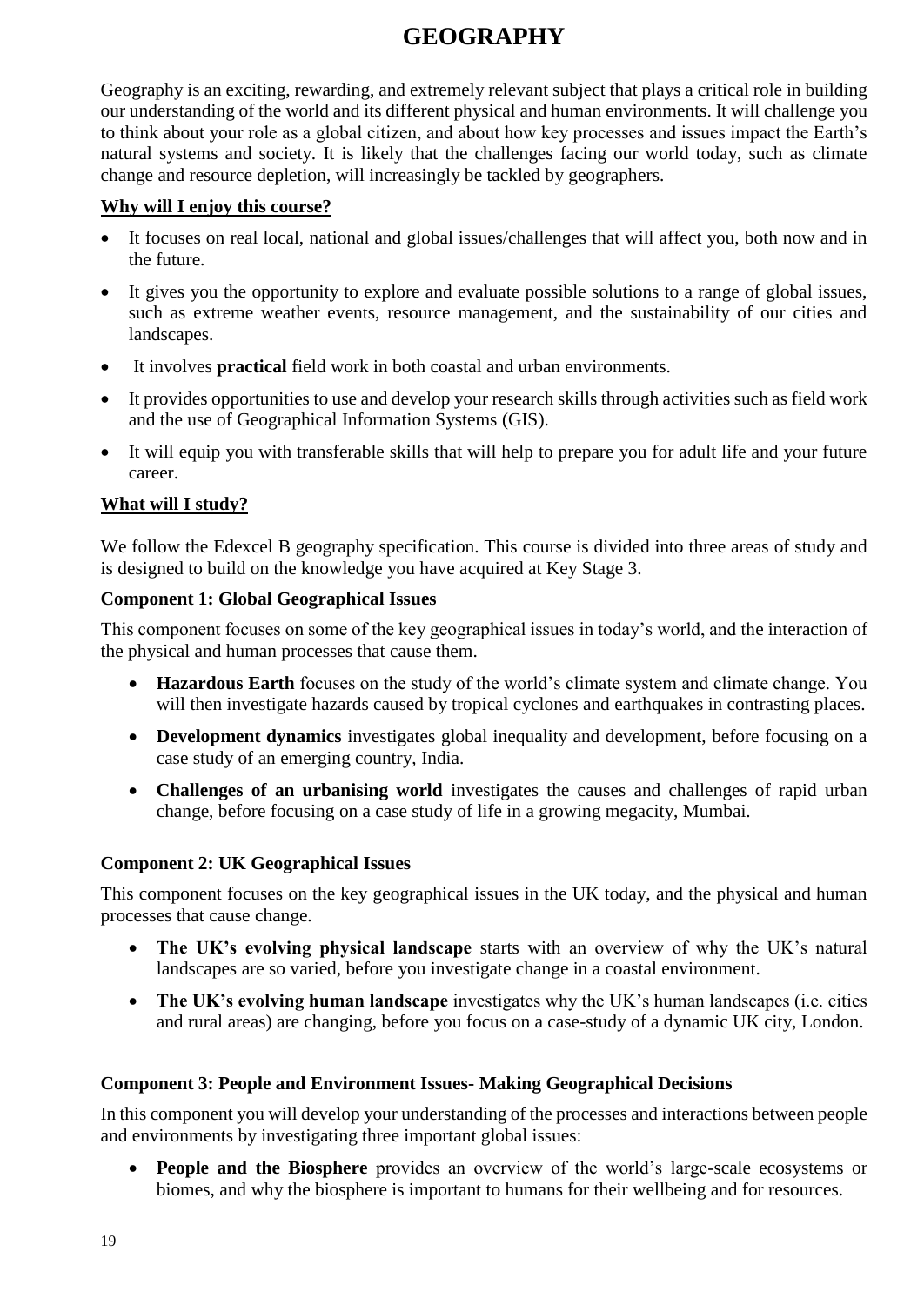- **Forests under threat** is a detailed study of how two biomes function tropical rainforests and the taiga – and how they can be managed sustainably.
- **Consuming energy resources** investigates energy supply, demand and security, and how energy resources can be managed sustainably.

#### **How is the course assessed?**

Assessment is comprised of three written examinations, each 1 hour & 30 minutes in length. These use a variety of question styles, and involve calculations and longer extended answers. The Unit 3 examination is a decision-making exercise based around the analysis of a resource booklet, which covers some of the concepts taught across all three units. The final question on this paper requires you to choose one of three proposals outlined in the booklet and give a reasoned justification for your choice.

#### **What could I do with geography?**

We encourage students to continue with their studies at A Level and then study geography or a related discipline at university. However, even if you decide not to continue with your geography studies, the transferable skills you will learn will prove extremely useful.

Students who have studied geography are highly valued in the workplace and geography graduates are very employable. This is because the skills learnt are transferable to a wide range of professional occupations. Below is just a sample of the employment opportunities available:

Accountancy Civil service Estate agency Surveying Climatology GIS specialisms

Law Sustainable development project management Business management Environment Agency planning Banking and commerce Local/ central government planning Event management Transport planning and management

**Dr W Gleave Edexcel Specification B**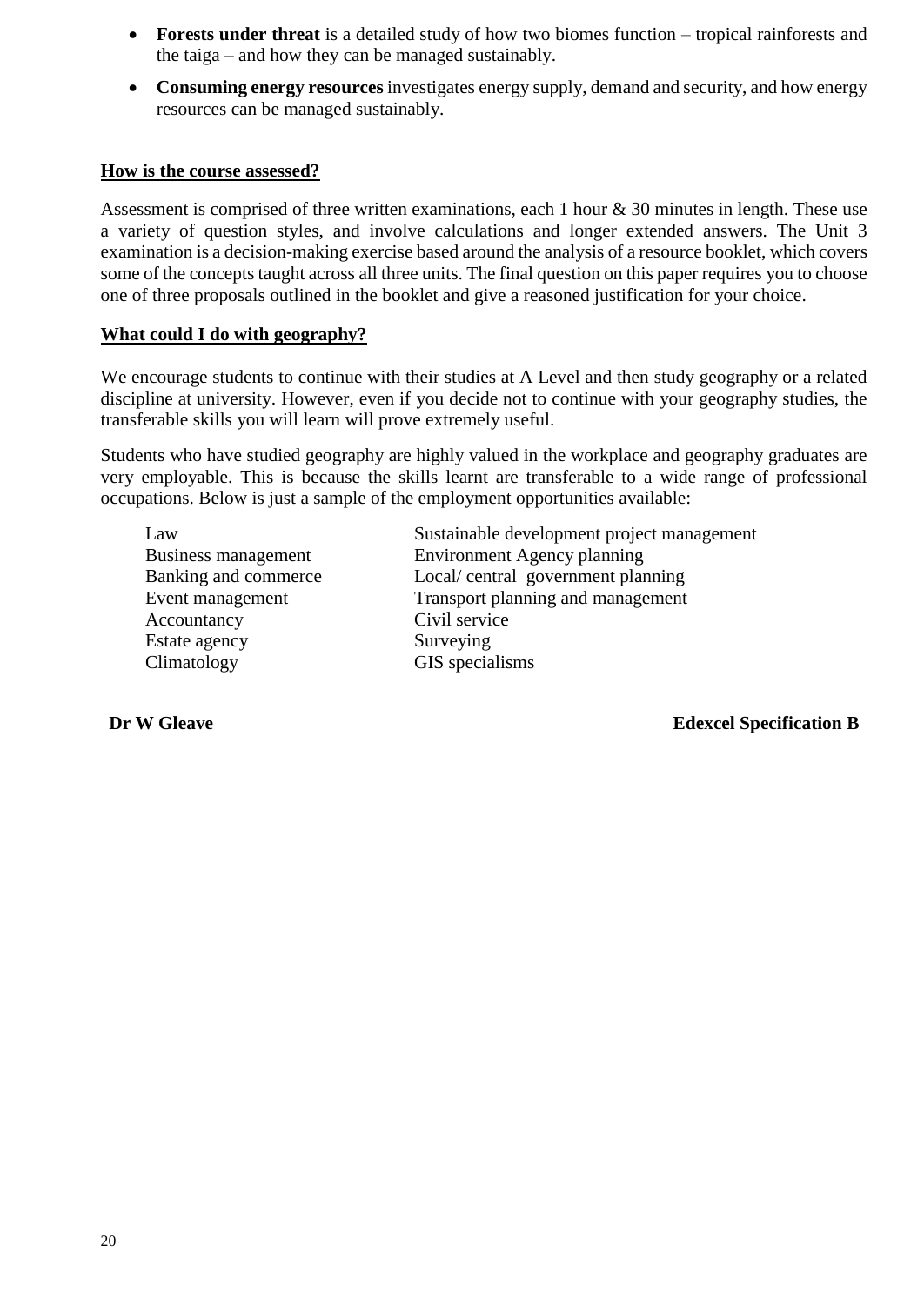# **HISTORY**

#### *Study the past if you would define the future* (Confucius)

At the Langton, History is one of the most popular subjects at GCSE, A Level and as a choice for university. Students are impassioned and excited by the history they are taught in the upper school, which is testament to the quality of the staff, in particular their ability to prepare students for university life through the delivery of academic, challenging lessons and a rich extra-curricular programme.

Of course History is much more than an effective stepping stone to a successful career (a recent *Telegraph* survey placed only the options MFL and History in the top ten of graduate subjects leading to employment); it is an enthralling, engaging and edifying subject. History is dynamic too - our understanding of the past can determine both our present and future, for example, if we revise our understanding of Britain's imperial past as something glorious then there is every chance that contemporary policy makers will attempt to emulate those former glories. Therefore, a deeper understanding of History helps us improve the world we live in, and hopefully, preventing us from replicating the mistakes of the past.

*It is an article of faith that knowledge of the past is a key to understanding the present*. (K. Stampp)

## **BERLIN TRIP**

As part of the first two units (listed directly below), the History Department offers a residential trip. Spread across five days, students visit sites such as, the Reichstag, Sachsenhausen concentration camp, Checkpoint Charlie, the Berlin Wall, and a Cold War nuclear bunker. The trip explores Berlin in depth; many locations are off the tourist path and accessed with a guide who knows the city intimately. We have found that such trips have a deep and lasting impact on the students, not only on their ability at History but in terms of their maturity. This trip provides a rare opportunity at GCSE for travel and adventure.

# **GCSE – AQA**

This GCSE is examined in two 2 hour papers to be sat in Year 11.

#### **Understanding the Modern World: Germany 1890-1945: democracy and dictatorship**

This period study focuses on the development of Germany during a turbulent half century of change. It was a period of democracy and dictatorship – the development and collapse of democracy and the rise and fall of Nazism.

Students will study the political, economic, social and cultural aspects of these two developments and the role ideas played in influencing change. They will also look at the role of key individuals and groups in shaping change and the impact the developments had on them.

#### **Understanding the Modern World: Conflict and Tension between East and West 1945-72**

The Cold War shaped the latter half of the last century and this course will introduce students to the innumerable fault lines that opened up between the East and West. This wider world depth study enables students to understand the complex and diverse interests of different states and individuals and the ideologies they represented, which is vital for the large number of historians who go on to read Politics at A Level and beyond. The course considers revolutionary movements during this time. It focuses on the causes and events of the Cold War and seeks to show how and why conflict occurred and why it proved difficult to resolve the tensions which arose during the Cold War. This study also considers the role of key individuals and groups in shaping change and how they were affected by and influenced international relations.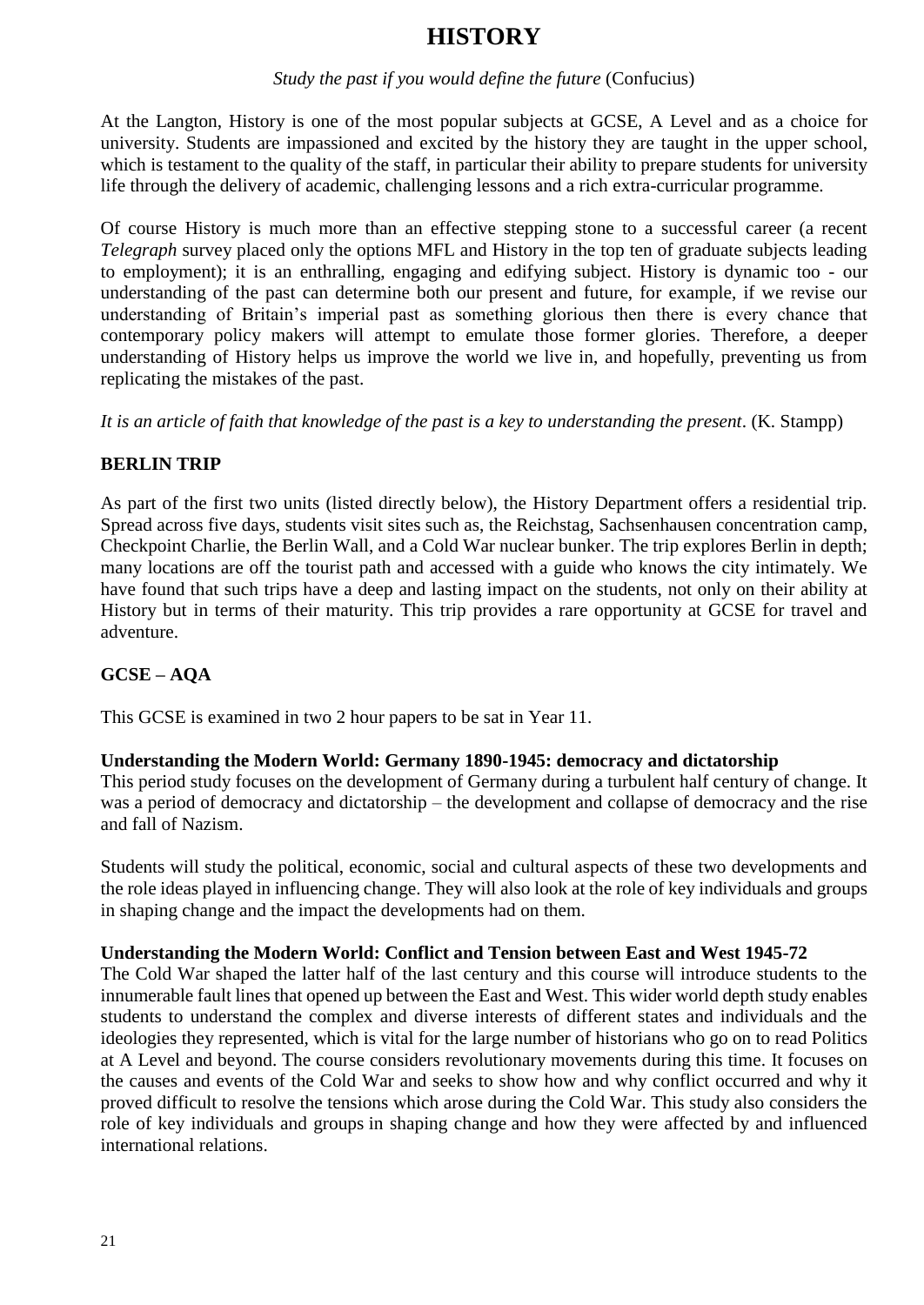### **Shaping the Nation: Britain: Power and the People (c.1215 to present)**

This thematic study will enable students to gain an understanding of the development of the relationship between the citizen and the state in Britain over a long period of time. It considers the causes, scale, nature and consequences of protest to that relationship. By charting the journey from feudalism and serfdom to democracy and equality, it reveals how, in different periods, the state responds to challenges to its authority and their impact. It allows students to construct an understanding of the rights and responsibilities of the citizen.

Students will have the opportunity to see how ideas, events or developments in the wider world affected the course of Britain's political development and will promote the idea that ideas of authority, challenge and rights did not develop in isolation, but these developments should be seen in terms of how they affected Britain and British people.

This study is relevant to any students who wishes to take their study of History further and also for students considering Politics at A Level too.

#### **Shaping the Nation: Elizabethan England c1568-1603**

The new History GCSE allows us to offer the opportunity to study the early modern period. The specific depth study chosen, is a focus on the last 35 years of Elizabeth I's reign. The study focusses on the major events of her reign considered from economic, religious, political, social and cultural standpoints, and arising from contemporary and historical controversies. This is a dynamic component that builds a solid foundation for the A Level module on Stuart England and the English Revolution.

#### **Thinking beyond GCSE**

History GCSE is a stepping stone to further study in both History and Politics at A Level and beyond. Our students, and staff, are passionate about their subject and develop this outside, as well as inside, the classroom. GCSE students are encouraged to attend History Society talks that are organised by the Year 13 members which will enhance their classroom studies and broaden their historical perspectives. Many of our GCSE students go on to study History at A Level and even write their EPQ dissertation on a wide variety of historical topics. There are also additional research projects that are available to A Level students, run by various members of the department.

#### **Dr C Easterbrook AQA 8145HG**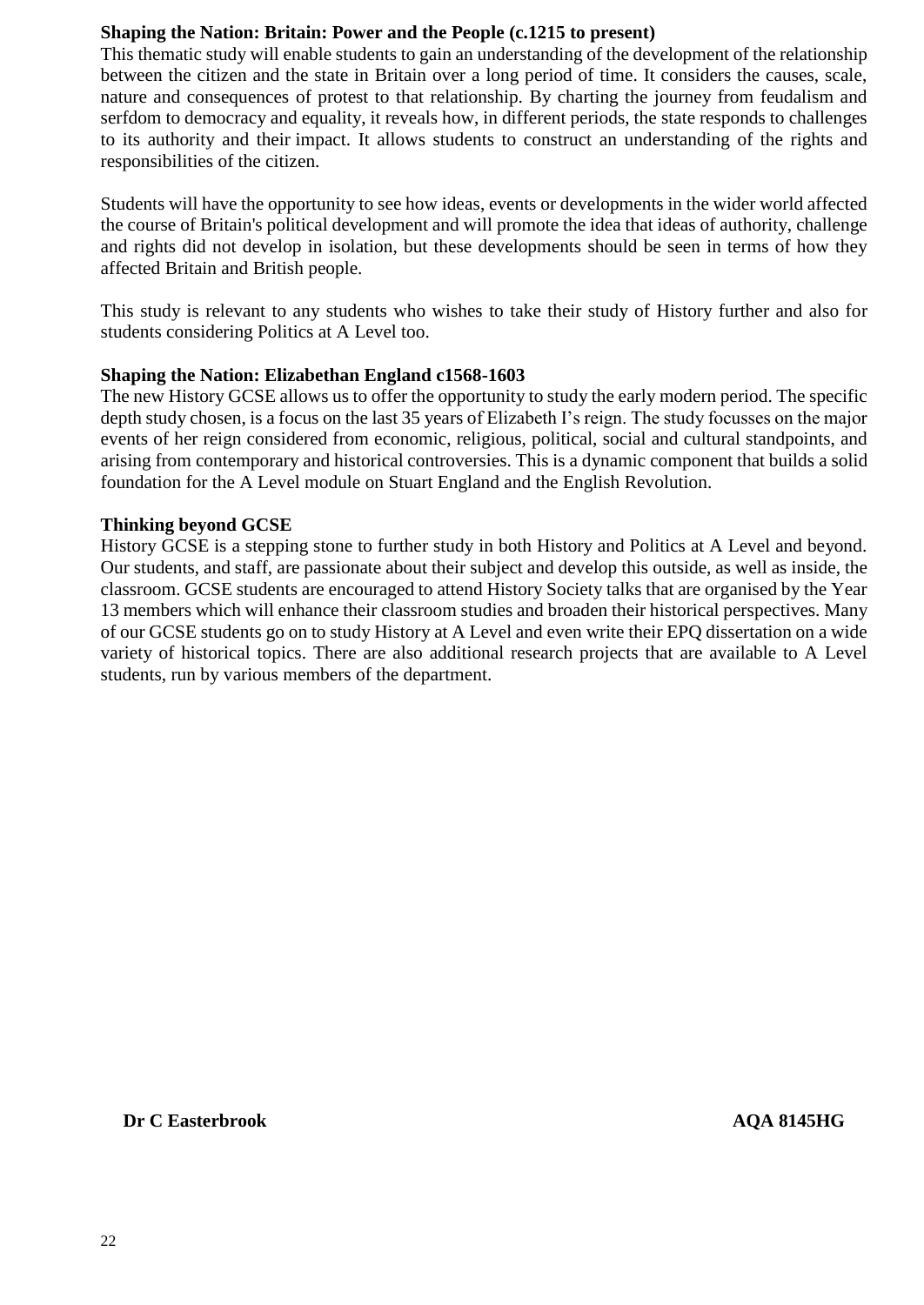

# **MODERN LANGUAGES**

**French, German, Spanish (AQA), Mandarin (EDEXCEL)**

## **What are modern foreign language GCSEs all about?**

 Thanks to new technology and improved travel and communications, the world has become a much smaller place. It is crucial, therefore, that we learn to speak and understand each other. This can only be done effectively by learning other languages and appreciating the associated cultures.

- A GCSE in another language rewards practical communication skills and adds a European and/or international dimension to your studies as well as developing a skill for life. .
- Learning another language can enhance your employment and mobility prospects whether you want a career in science, business, accountancy, engineering, journalism, law, the world of sports among others and even those wishing to become entrepreneurs. Language graduates appeal to employers who are looking for excellent written and spoken communication skills.
- This is a multi-skill GCSE (speaking 25%, listening 25%, reading 25% and writing 25%) which will enable students of all abilities to develop their language skills to their full potential, equipping them with the knowledge to communicate in a variety of contexts with confidence.

# **Will I enjoy this course?**

You will enjoy this course if you want to study a subject that offers:

- A range of skills and a variety of activities with themes that include media, entertainment and youth culture, education, training & employment and social activities, fitness and health, social and global issues as well as identity and culture in countries/communities where the language is spoken.
- The possibility to be able to travel abroad there are trips to France, Germany and Spain available for KS4 students.
- The potential for linking work to ICT –using multi-media facilities to access resources and news channels and other practical ICT applications will be actively encouraged.

It will appeal to all types of students including those interested in travel, culture and people from different countries, as well as those who will become a new generation of researchers and their role within the international context.

# **How does it follow on from what I have learned before?**

You have developed important language skills and knowledge at Key Stage 3 (Years 7-9). The GCSE course will build on this and introduce you to a wider range of language structures and vocabulary. You will learn to recognise these and to apply your new knowledge to different contexts.

# **What about exams?**

You will be assessed in four different skills. You will take an exam in listening, reading, writing and speaking where you will be expected to demonstrate general and specific understanding of different types of language, writing for a variety of purposes and communicating and interacting across a range of specified contexts.

# **What about my results?**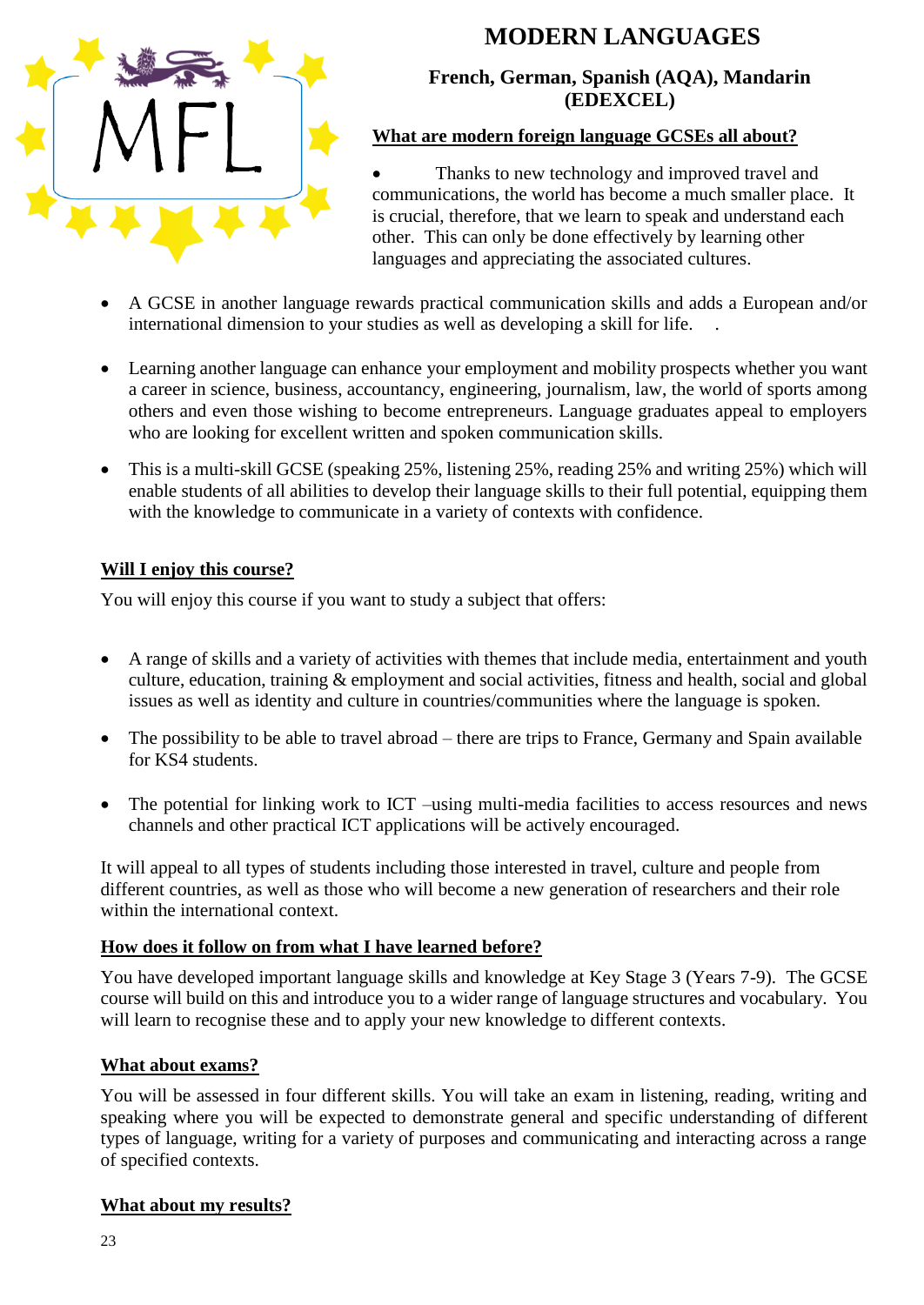We enter students for the most appropriate level to enable them to achieve the highest grade possible. The majority are entered for Higher Tier.

Results in Modern Languages have consistently been amongst the highest achieved in the school with several students each year achieving full marks across the four skills.

## **What other skills might I develop?**

Learning a language will help you to develop skills that will be extremely useful to you. It can help you to develop key skills in communication, information and communication technology, working with others and improving your own learning and performance. It will also develop your confidence and ability to communicate with people from other countries and cultures. In addition, learning languages boosts brain power as memory is improved. Decision making skills become easier and your performance in other academic areas is enhanced as you develop a variety of cognitive skills.

## **What could I do next with a GCSE in a modern foreign language?**

You can study a foreign language A level, always in demand by university admissions tutors. An MFL is an essential component of the Ebacc. Employers too are forever asking for candidates with language skills and a GCSE in a modern foreign language will place you in a strong position for interesting employment with plenty of career opportunities. Examples of employment where language skills are particularly valued include journalism and media, law, engineering, business and marketing, ICT, sport and leisure, travel and tourism, customer service, civil service (Immigration, Customs and Excise, Diplomatic Service) and teaching (UK and abroad).

## **What about exchanges/visits?**

In Year 10 students taking German have the possibility of participating in the exchange to Flensburg and Spanish students may take part in a trip to Barcelona. Year 10 French students may take part in a joint exchange programme with a school in Toulouse, alongside students from the Girls' school. Y10 Chinese students may take part in the exchange trip to Tianjin Dongli Lake School as well as sightseeing in Shanghai and Beijing.

# **NOTES**

All students are expected to study a modern foreign language through to GCSE at the end of Year 11. This has to be a language that you studied in Years 7-9. If you studied two languages in Year 9, it is possible to continue both to GCSE. Students should discuss their choice with their languages teacher(s) before completing their options form.

| Mrs L Santana (Director of MFL) |            |
|---------------------------------|------------|
| <b>Mr J Waters (French)</b>     | <b>AOA</b> |
| <b>Mrs D Skitch (German)</b>    | <b>AOA</b> |
| Mr P Golmayo (Spanish)          | <b>AOA</b> |
| Mrs C Huang (Mandarin)          | Edex       |

 $E$ **dexcel**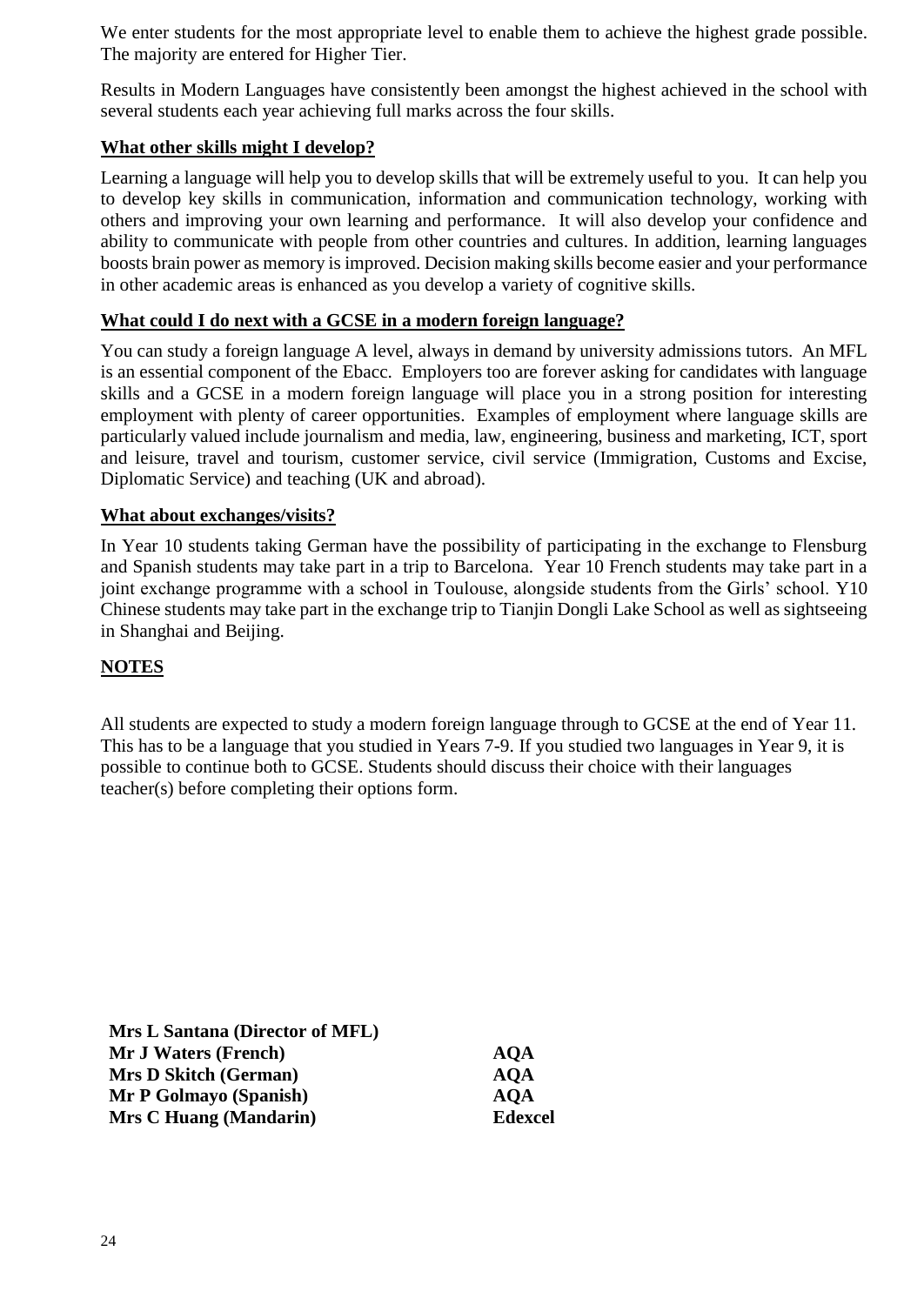# **MUSIC**

### **What is GCSE Music all about?**

GCSE Music is an academic, challenging and engaging subject, which encourages development of a wide range of skills. It covers performing, composing, listening to, analysing and appraising a wide variety of music – classical music, popular music, music for stage and screen and world music. Lessons are split, equally, between practical and theory lessons. You will develop and improve your instrumental and vocal skills, along with your music theory knowledge, widen your musical vocabulary and ability to analyse music. Music is a great subject to take as a complete contrast to your other subjects. It encourages and nurtures essential skills that will serve you well for the remainder of your education and beyond.

#### **Will I enjoy this course?**

You will enjoy this course if you want to study a subject that:

- involves performing solo  $-15%$
- gives you the opportunity to play music with others in various group situations  $-15\%$
- builds on your existing strengths and interests in music, e.g. playing an instrument, composing
- involves composing or arranging music on your own, following certain conventions 30%
- involves listening to, studying and analysing a wide range and varying styles of music– 40%
- you appreciate working in a smaller class and building a strong rapport with your classmates.

#### **How does it follow on from what I have learned before?**

You will improve your own skills in performing, through regular solo and group performances to the class. You will compose different types of music, using conventions found in a variety of music, along with improving your music theory knowledge and aural awareness. You will listen to, perform and closely analyse 8 set works, following the music and learning more about how and why they were written and/or performed. You will also experience wider listening around these set works, whilst learning to draw comparisons between the different repertoire. Music is an academic subject and writing is a significant part of the course; you will consolidate existing knowledge and learn new vocabulary to enable you to describe music in an appropriate manner, whilst providing musical examples to reinforce each point.

#### **Requirements for the course:**

It involves an even greater element of *independent study* than in KS3. You will prepare solo and group performances of notated music and improve both solo improvising and extemporising in groups, whilst appreciating different performing situations. Your instrumental/vocal skills need to be at approximately grade 2 standard, at the **start** of the course. You will compose and notate your own music, on your own, using Sibelius or Logic. It requires a complete understanding of the notation of music on paper or using ICT. You must be learning an instrument or be able to sing for your performances. You may also be entered for a theory examination.

#### **What about exams?**

There is one exam lasting 1 hour and 45 minutes, during the final summer term. You will listen to a CD and answer short questions on the set works which cover popular music, classical music (past and present) and music from around the world. There will also be a longer essay style question which will require you to compare one of the set works with an unfamiliar piece of music.

#### **Is there any coursework?**

Yes. You will submit two performances. One of the pieces will be a solo in any style and on any instrument/voice. The other performance may be one of your own compositions, but must be an ensemble piece (including other musicians). These performances may take place in the classroom, in a school concert, in school music groups, or outside school. You will also submit two compositions, one according to a brief written by the exam board, relating to one of the areas of study; the other may be a free composition.

#### **Mrs E Renshaw-Kidd Edexcel 1426**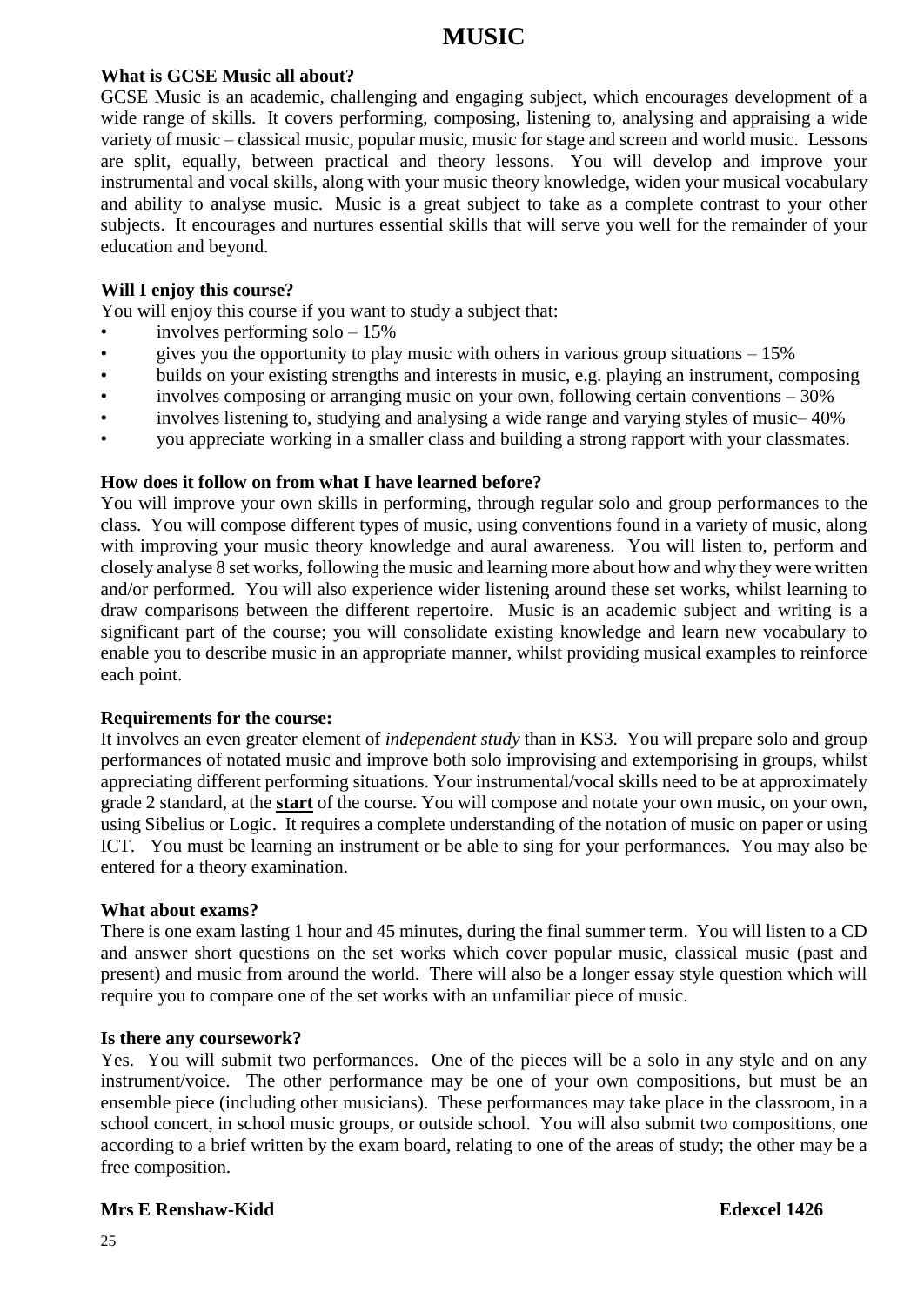# **ANCIENT HISTORY**

## **What is on offer? How will it work?**

The option to study GCSE Ancient History is only available as an additional option, on top of the compulsory GCSEs and three option subjects, and outside the framework of the normal timetable.

Lessons will take place during (and instead of) the History of Ideas sessions, supplemented with some lunchtime lessons. Currently there are thirteen students taking this option in Year 10 and eleven in Year 11. You can start the course on a trial basis in Term 6 of Year 9, but you will need to make a firm decision as to whether or not to commit to the course at the start of Year 10. Looking ahead, Ancient History also now runs as an AS option in our Sixth Form (ten students at present).

You can take Ancient History regardless of whether or not you also choose (Modern) History as one of your three option choices.

## **Why might you want to take it?**

Obviously this is only an appropriate choice for highly-motivated students who are keen to explore the ancient worlds of Persia, Greece and Rome, and are ready to take on significant additional study demands in order to do so. You will also need to be proficient and confident in literary-based subjects. This is particularly important as the course involves the careful reading and use of literary texts from the ancient world, including authors such as Herodotus, Plutarch, Livy, and Polybius.

While this course will give you an additional, fully-certified GCSE qualification, and also involves a real focus on developing intellectual skills of careful source reading and piecing together complex and fragmentary evidence from the distant past, the main motivation to take this course should simply be interest and a desire to learn about the ancient world. If you enjoyed the Year 9 History of Ideas course on ancient history, it is well worth considering this option.

# **What will you study?**

The GCSE course is offered by the OCR exam board and involves the following units of study:

- The Persian Empire 559-465 BC
- From Tyranny to Democracy: Greece 546-483 BC
- The foundations of Rome 753-440 BC
- Hannibal and the Second Punic War 218-201 BC

It is examined through two exam papers of 1h45m each, both taken at the end of Year 11. You can find further details about the course at [www.ocr.org.uk/qualifications/gcse-ancient-history-j198-from-](http://www.ocr.org.uk/qualifications/gcse-ancient-history-j198-from-2017/)[2017/](http://www.ocr.org.uk/qualifications/gcse-ancient-history-j198-from-2017/)

#### **Mr J Eagle OCR J198**